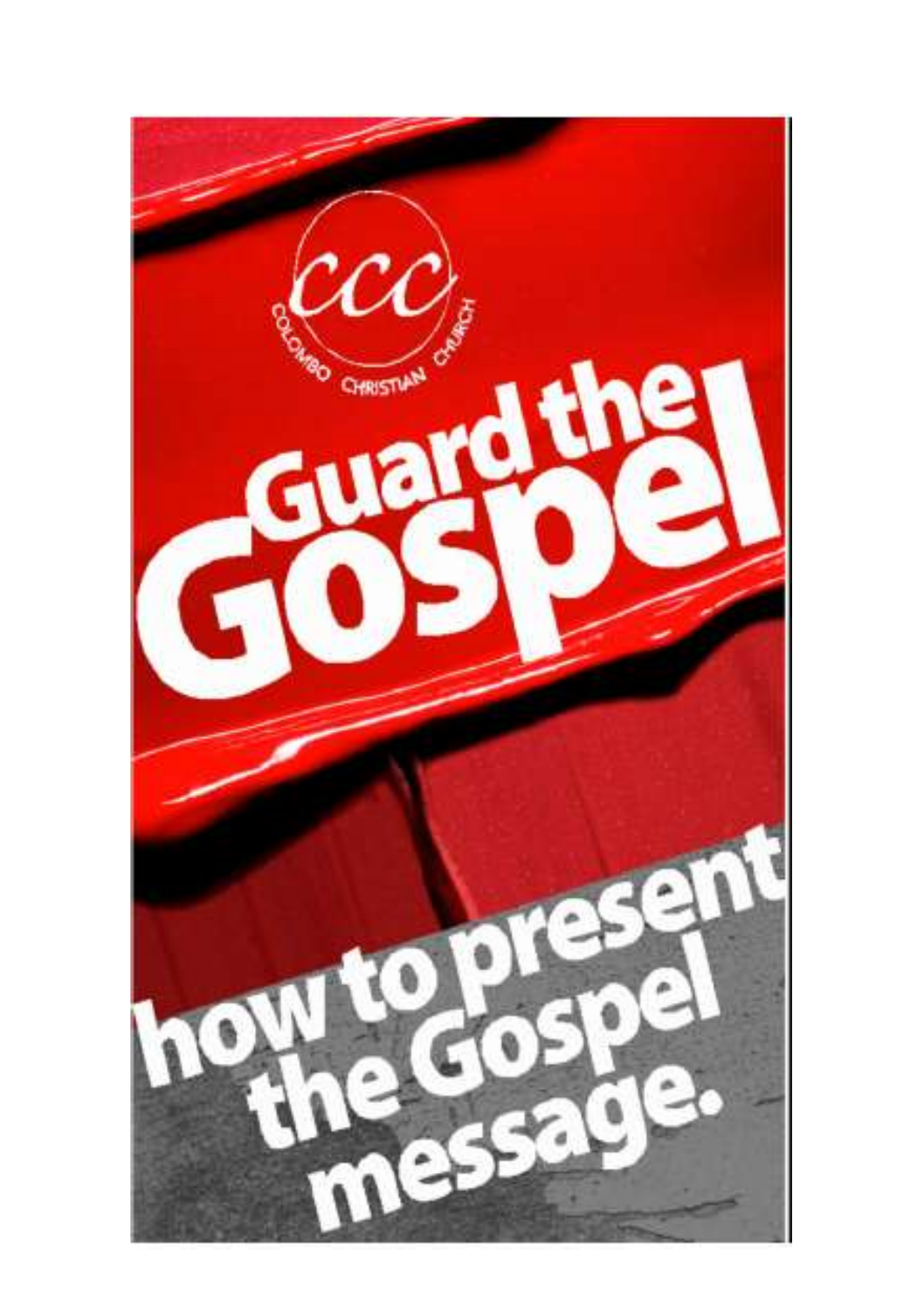# **Colombo Christian Church**

Table of contents

# **Building Faith**

- *Purpose of Life*
- *Seeking God*
- *God*
- *Jesus is God*
- *Jesus" Teachings*
- *Word of God*

# **Change of heart & mind**

- *Sin*
- *Cross*
- *Repentance*
- *Discipleship*
- *Jesus is Lord*

# **Uniting with Christ**

- *Church*
- *Baptism*
- *The Holy Spirit*
- *Great Commission*
- *Counting the Cost*

# **Additional studies**

*False Doctrines*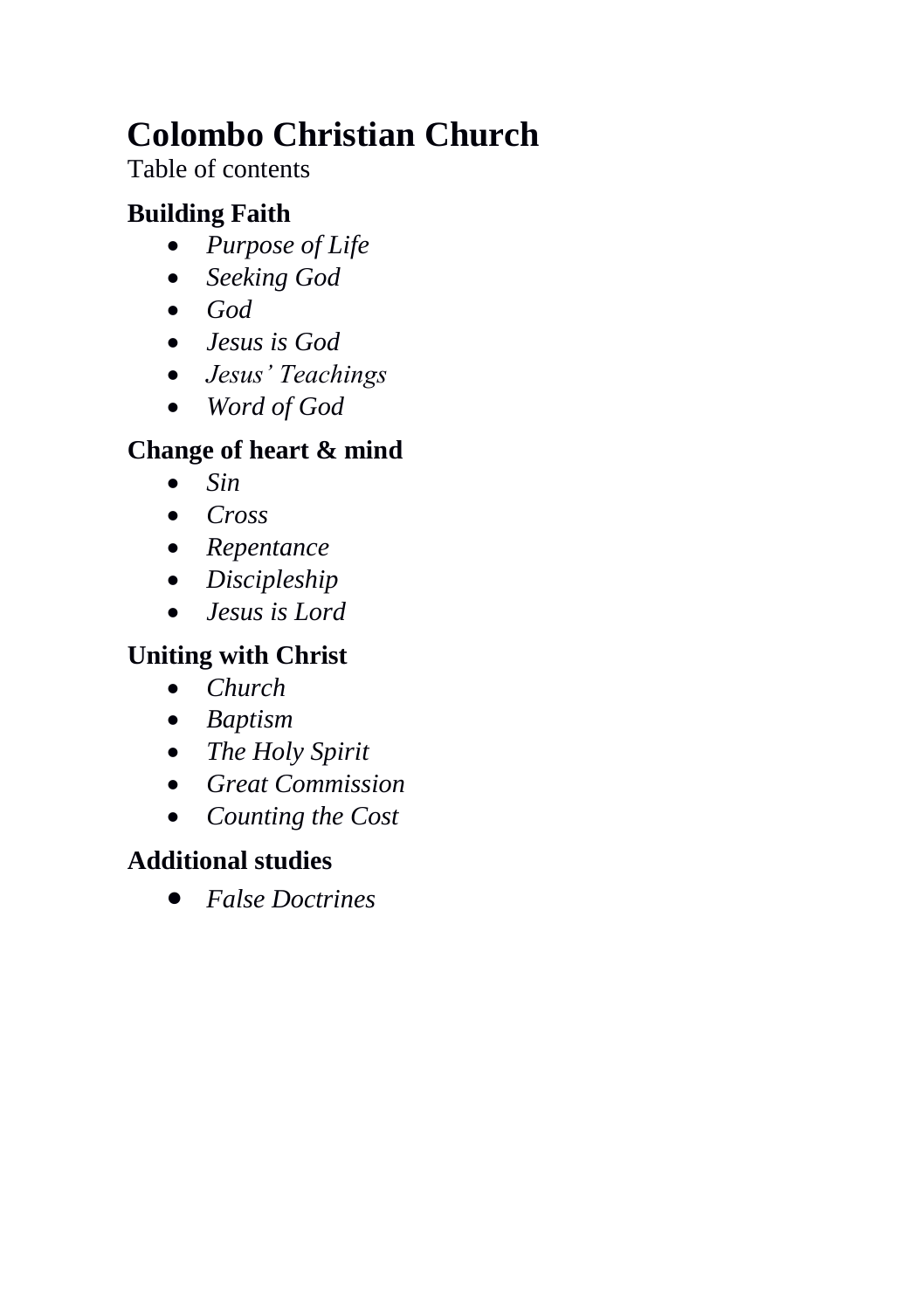# **Building Faith**

# Purpose of Life

To help people realize that seeking God & finding him can be the best purpose in life.

### *Acts 17:26, 27*

### *Truth to focus:*

God determined the times & the exact places where people should live perhaps they could seek him & find him.

## *Purposeful Questions:*

 Why did God determine the times & the exact places where people should live?

### *Psalm 90:10-12*

### *Truth to focus:*

Life is short.The wisest thing that we can do with our life is to find God because without God we can"t enter eternity

### *Purposeful Questions:*

- How can we gain a heart of wisdom?
- What is the wisest thing that we can do with this short life?

#### $\bullet$ *Ecclesiastes 3:11*

### *Truth to Focus:*

In every human soul is a God-given awareness that there is "something more" than this transient world. The truth is "there is life beyond this world".That means we need to prepare ourselves for eternal life.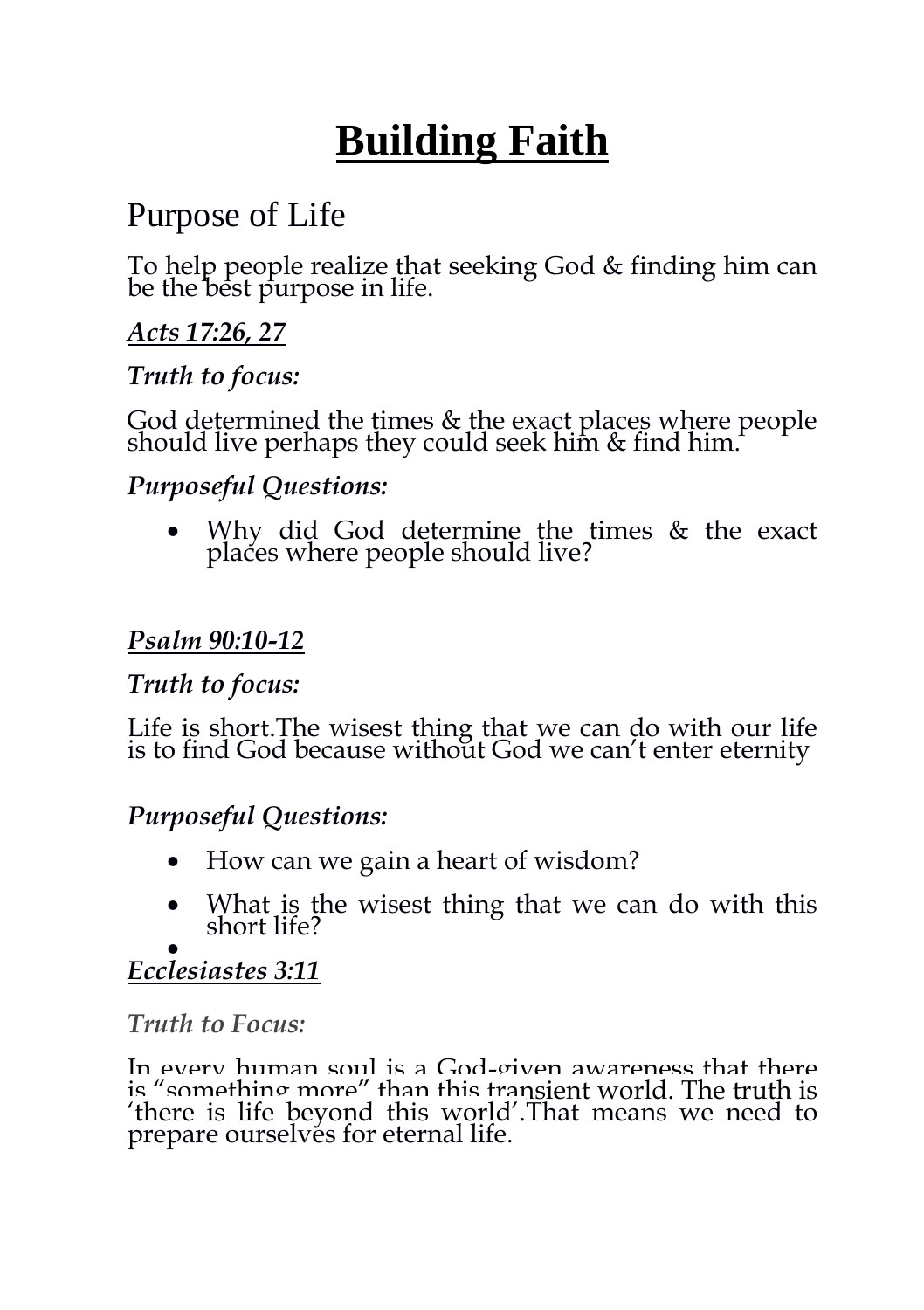### *Purposeful Questions:*

- What God has put in Man's heart?
- What does that mean to you?

# *Genesis 1:27, 28*

### *Truth to focus:*

We need God to live a fulfilling life. God has created us in his own image. What does that mean? Because we are created in his image the meaning & the purpose of our life can be found only by knowing God. Without knowing God we cannot live a fulfilling life.

## *Purposeful Questions:*

- How God has created us??
- What does that mean "We are created in his image"?
- Do you want to know God?

# Seeking God

# *Matthew 7:7, Matthew 7:13-14*

### *Truth to focus:*

One of the great promises of the bible: everyone who seeks finds! Plus, one of the great warnings in the bible: only a few will find. Because the way to find God is narrow  $\&$  small.

### *Purposeful Questions:*

 If only a few find God, then how many actually seek Him?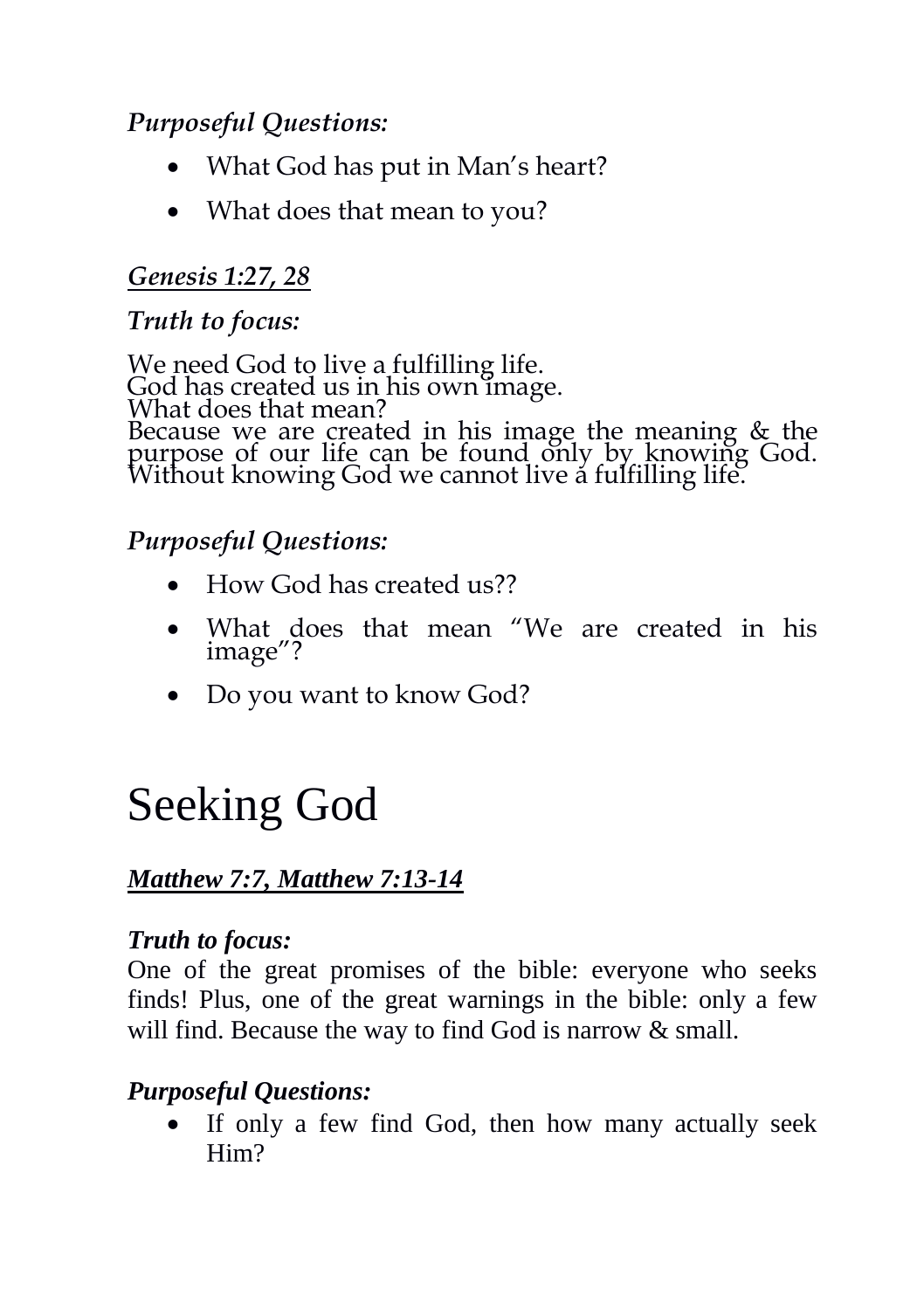### *Luke 13:22-30*

#### *Truth to focus:*

Yes, only a few will be saved; therefore, make every effort to seek. Those who simply 'try' will be caught off guard by their rejection from the kingdom of God.

### *Purposeful Questions:*

- How can you make every effort to seek Him?
- Why is it so dangerous to simply 'try?'

## *Matthew 6:25-33*

### *Truth to focus:*

Jesus told them not to worry about the basic needs but rather seek God, his kingdom & his righteousness as God is the provider of all things.

Worrying can distract us from seeking God.

### *Purposeful Questions:*

- What things can distract you from seeking God as your first priority?
- What changes must you make in order to make God's kingdom and righteousness your top priority?

### *Matthew 13:44-46*

### *Truth to focus:*

Finding God is like finding a great treasure or a valuable pearl.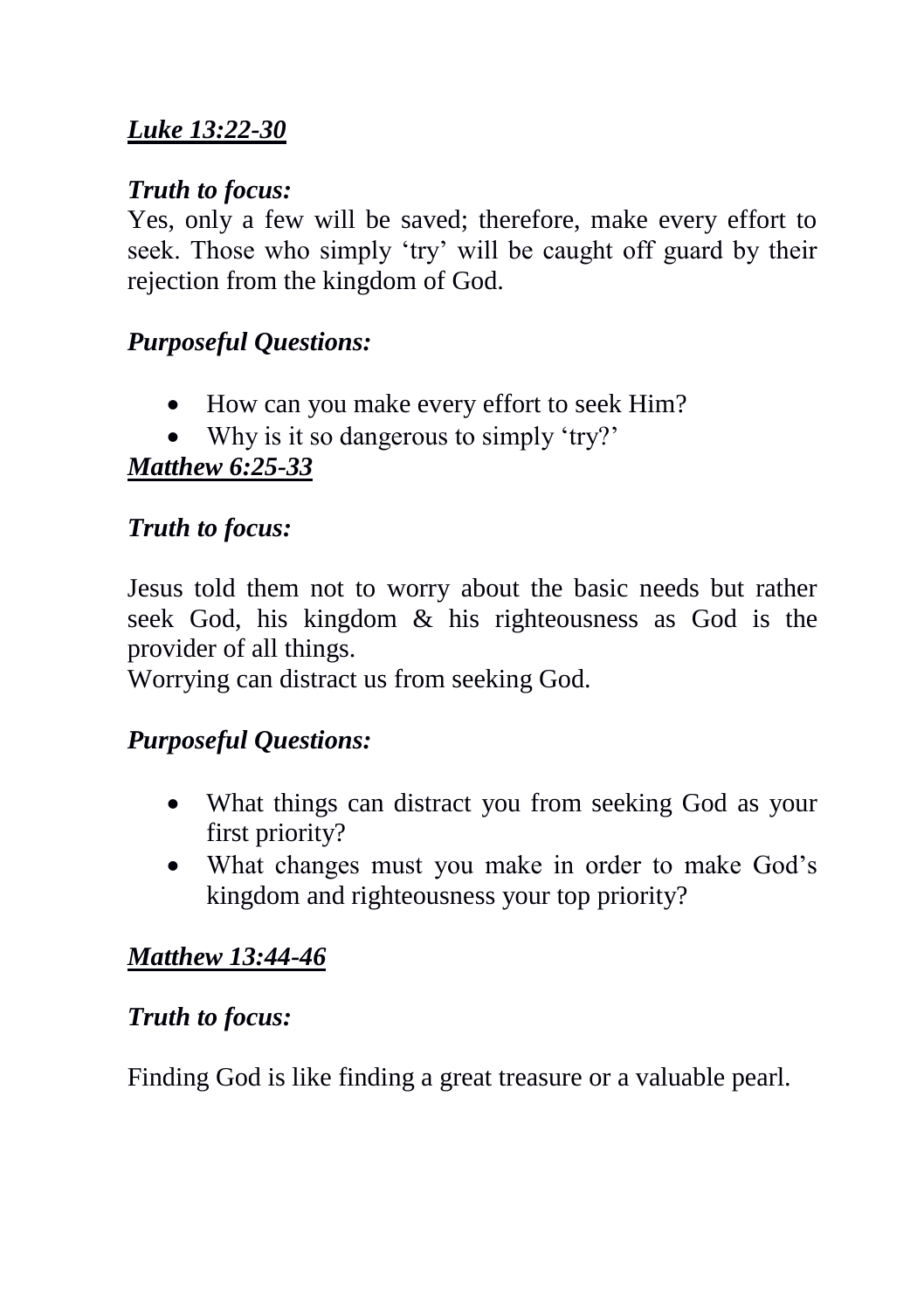### **Purposeful Questions:**

- Is it a joy for you to sacrifice everything in exchange for God's grace?
- Do you really understand and believe the trade off?

# *Acts 8:26-40*

Here's an example of a seeker who humbly puts God first, thus finding Him and finding great joy. Take note that the Ethiopian Eunuch was a busy man, a man who needed a disciple"s help to seek God, a man who used the bible as his guide to finding God.

Charge: Read the Bible daily and study again with us.

# God

# **Purpose:**

The main aim of this study is to get an idea of God in the Bible - He is a living God and not an Idol.

# *Acts 17:24-30*

# *Truth to focus:*

God does not live in temples made by human hands. As we are God"s offspring,we ought not to think that the divine being is like gold or silver or stone, an image formed by the art and imagination of man.

Now he commands all people everywhere to repent.

# *Purposeful Questions*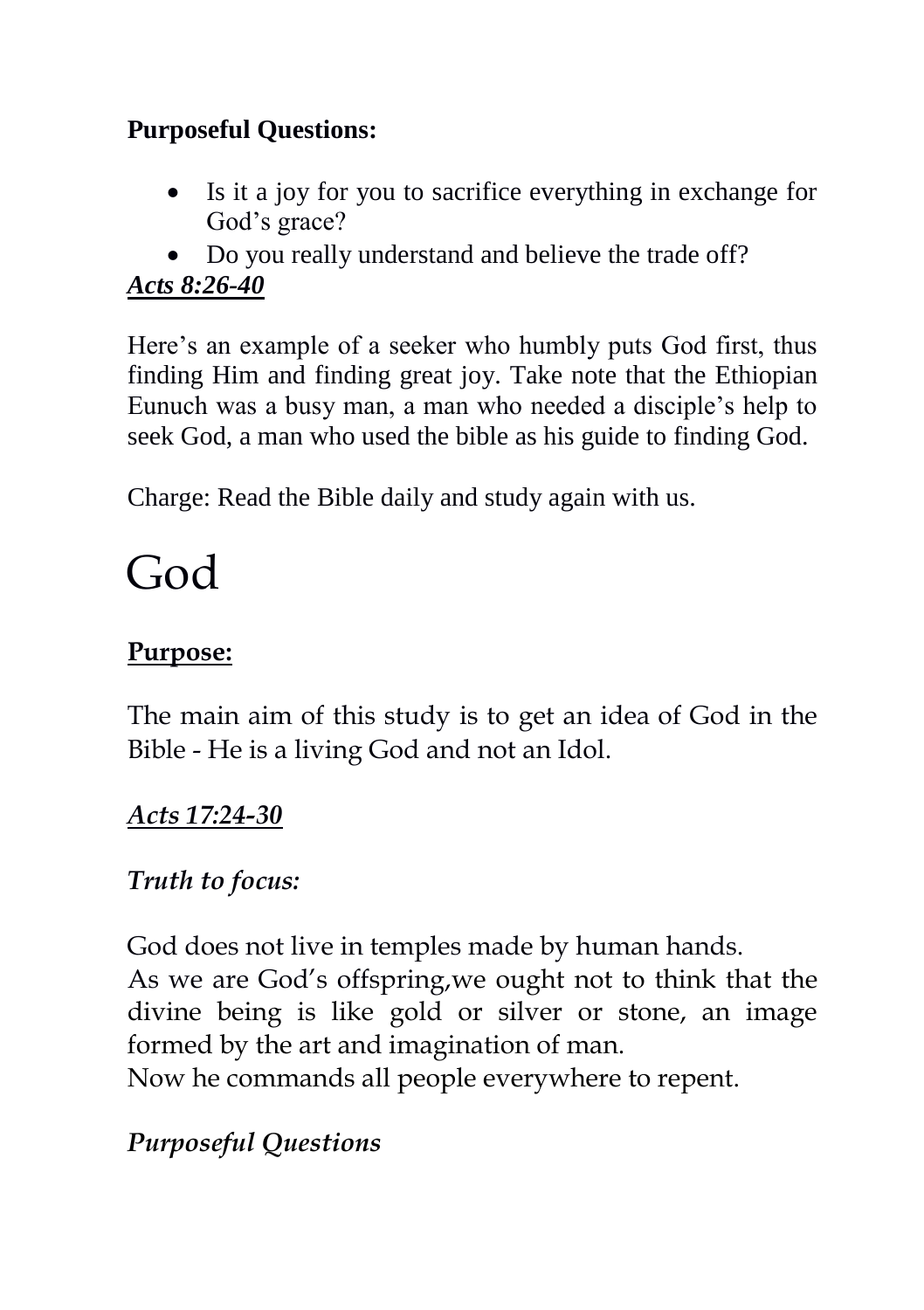- What God is not like according to this passage?
- What does God desire for us?

## *Psalms 135:15-17*

### *Truth to focus:*

The idols are *lifeless*. They are made by *men*.

Idols have different parts of the *body*, but cannot use them. They can't respond to people's *prayer*. We humans are better off than idols, at least we can actually hear, see, understand and feel. Those who make idols & trust in idols will become like idols.

# *Purposeful Questions*

- Can man make God?
- Are idols useful?
- What happens to those who make & trust in idols?

# **Jeremiah 10:5**

# *Truth to focus:*

Idols are like scarecrows in the field. The scarecrows can't do anything yet the crows are scared of them. Idols cannot do anything to you, yet people are scared to give it up because of the superstitions and stories associated with them. Idols are powerless! *DO not FEAR IDOLS*.

# *Purposeful Questions:*

To what idols are compared to?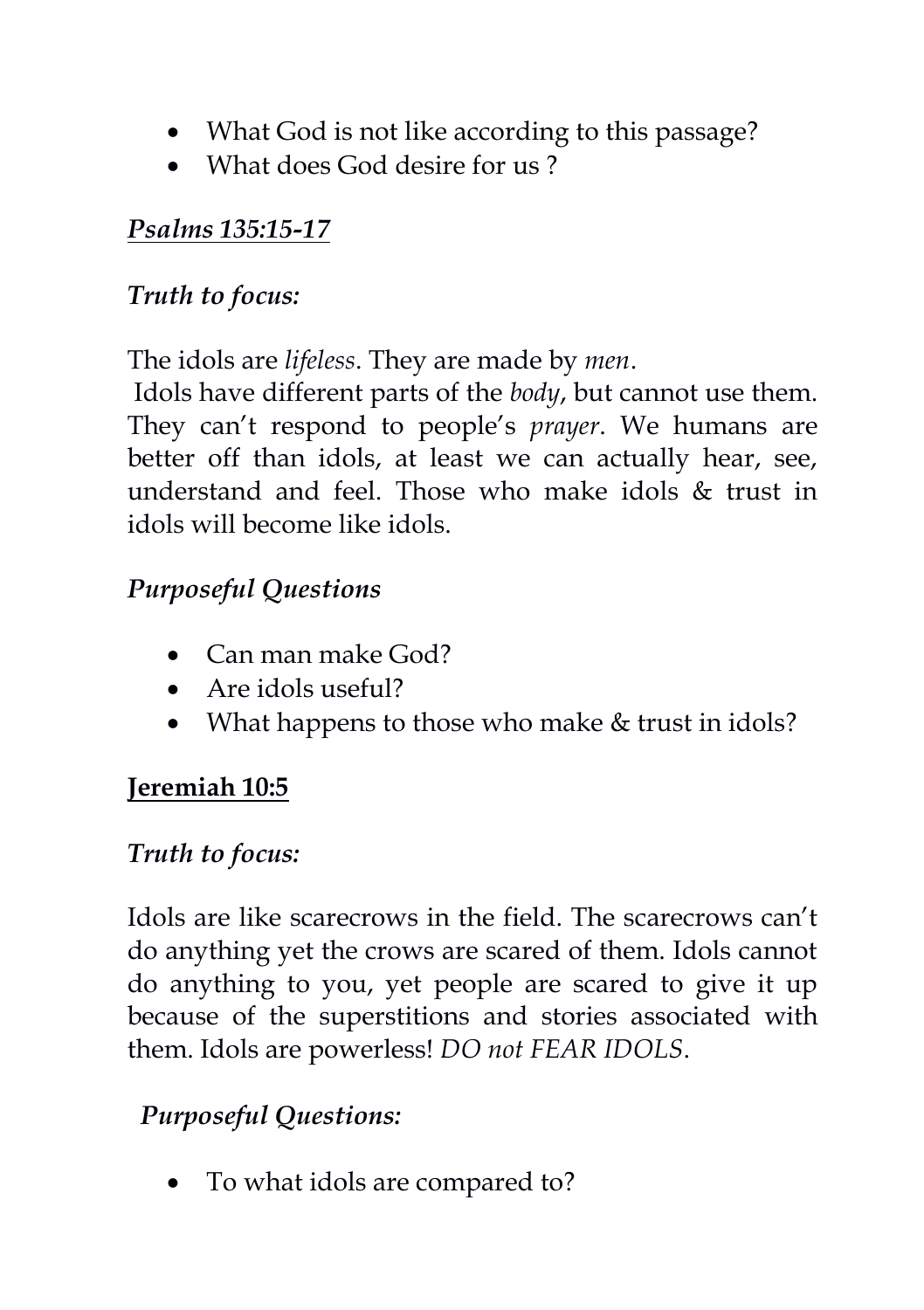- Why people are scared to give up on idols?
- What are some superstitious beliefs you have?

### *Deuteronomy 5:8-9*

### *Truth to focus:*

God commands us not to make an idol in any form. And god commands we should not bow down to any idols.

# *Purposeful Questions:*

What is the command of God?

# *1 Corinthians 10:14*

# *Truth to focus:*

Flee (*run far away*) from idol worship.

### *Purposeful Questions:*

• Why should we flee from idolatry?

# *Revelation 21:8*

# *Truth to focus:*

Here the *idolaters* are clubbed together with *murderers* and *sexuallyimmoral*. We tend to consider *idolatry* as not the serious offense. But their fate is *hell*.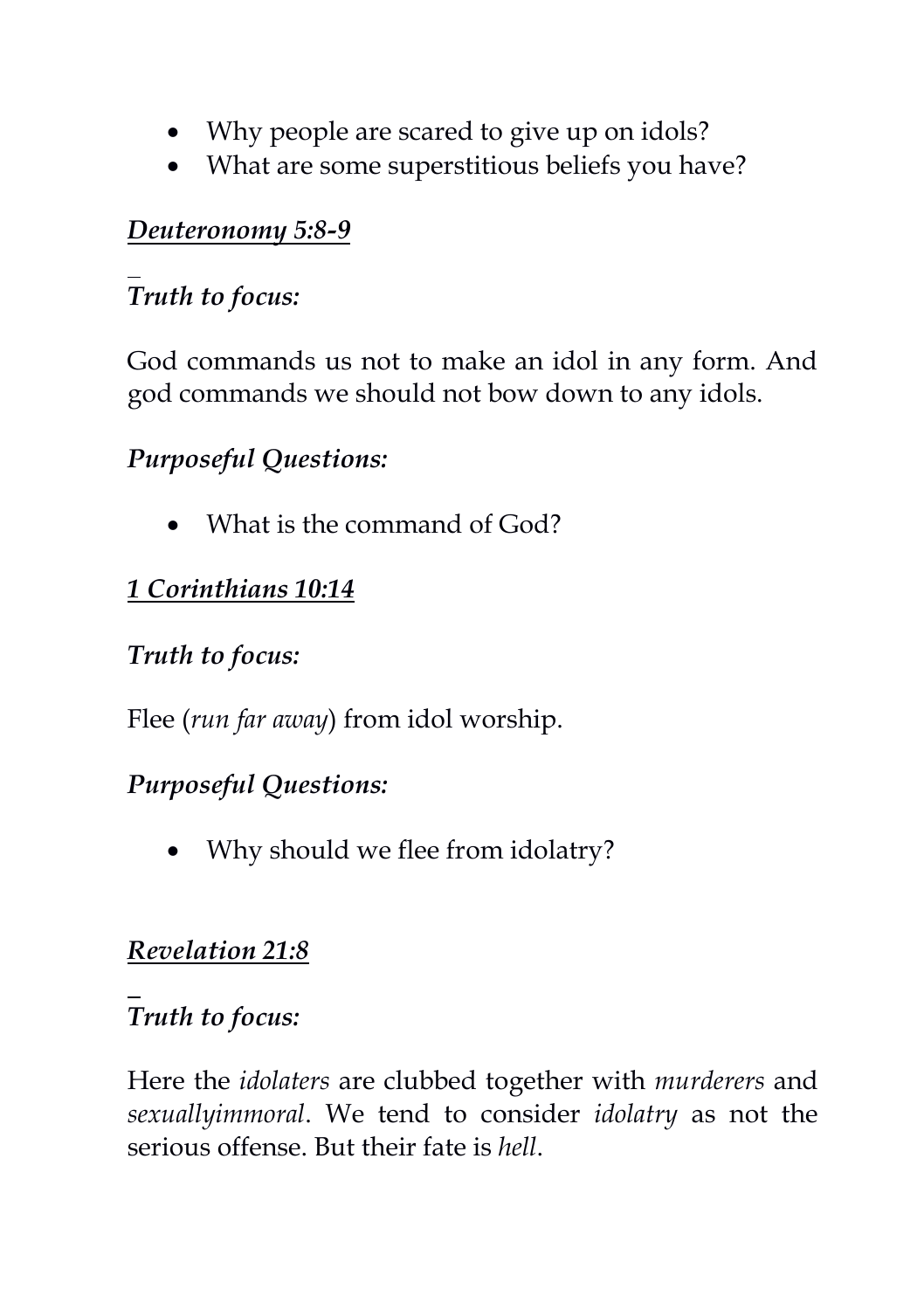### *Purposeful Questions:*

What is the final destination of idolaters?

# *John 4:24*

# *Truth to focus:*

Here Jesus himself says that God is Spirit. It means God has no form. So we must not worship him in any form, because he has none. And we must worship him in spirit & in truth.

# *Purposeful Questions:*

- What is the form of God?
- How should we worship God?

# *Psalms 103:8*

### *Truth to focus:*

**God's Nature:** He is *compassionate, gracious,slow to anger & abounding in Love*. Yes, he is God of *Justice* but also he is a God whose l*ove is perfect*. HE is **not an old man** sitting at heaven watching all of us & punishing those who are sinning. But he desires a deep fatherly relationship with us.

# *Purposeful Questions:*

What is the image of God that you have in your mind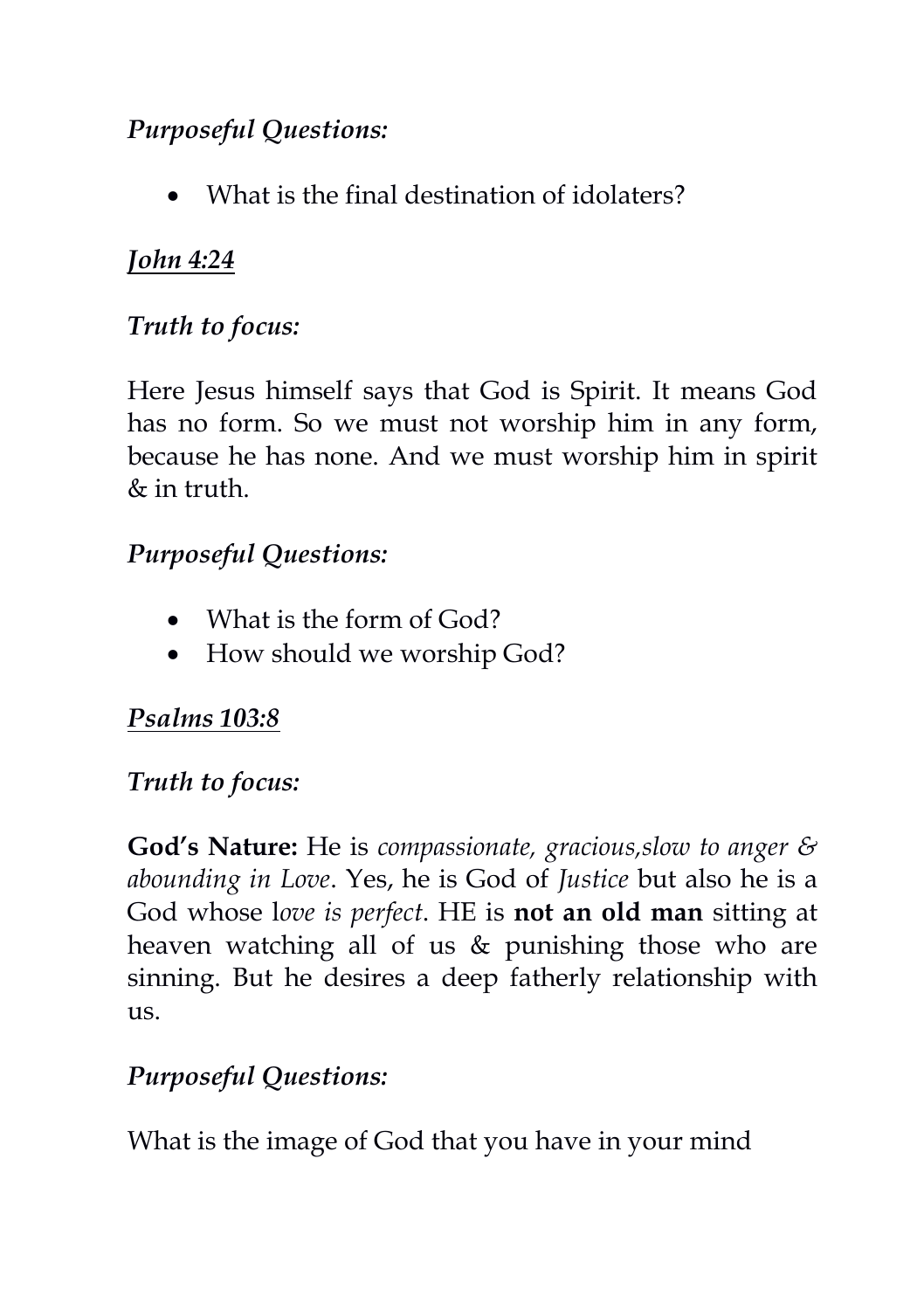## **Conclusion:**

- How do you feel about the study?
- Does this study help you to see the truth about God? Do you want to learn more?
- To please God you must completely give up idol worship. Are you willing to do that?

# **Jesus is God**

# **Purpose:**

This study is to help people to have faith in Jesus as God.

# *Colossians 2:9*

# *Truth to focus:*

Jesus is God in the flesh. All that you see in God you see in Jesus. That means Jesus is God. That means Jesus should have all the qualities of God in Heaven. We are going to see that in the following 3 passages.

# *Purposeful Questions:*

• What is found in Jesus ?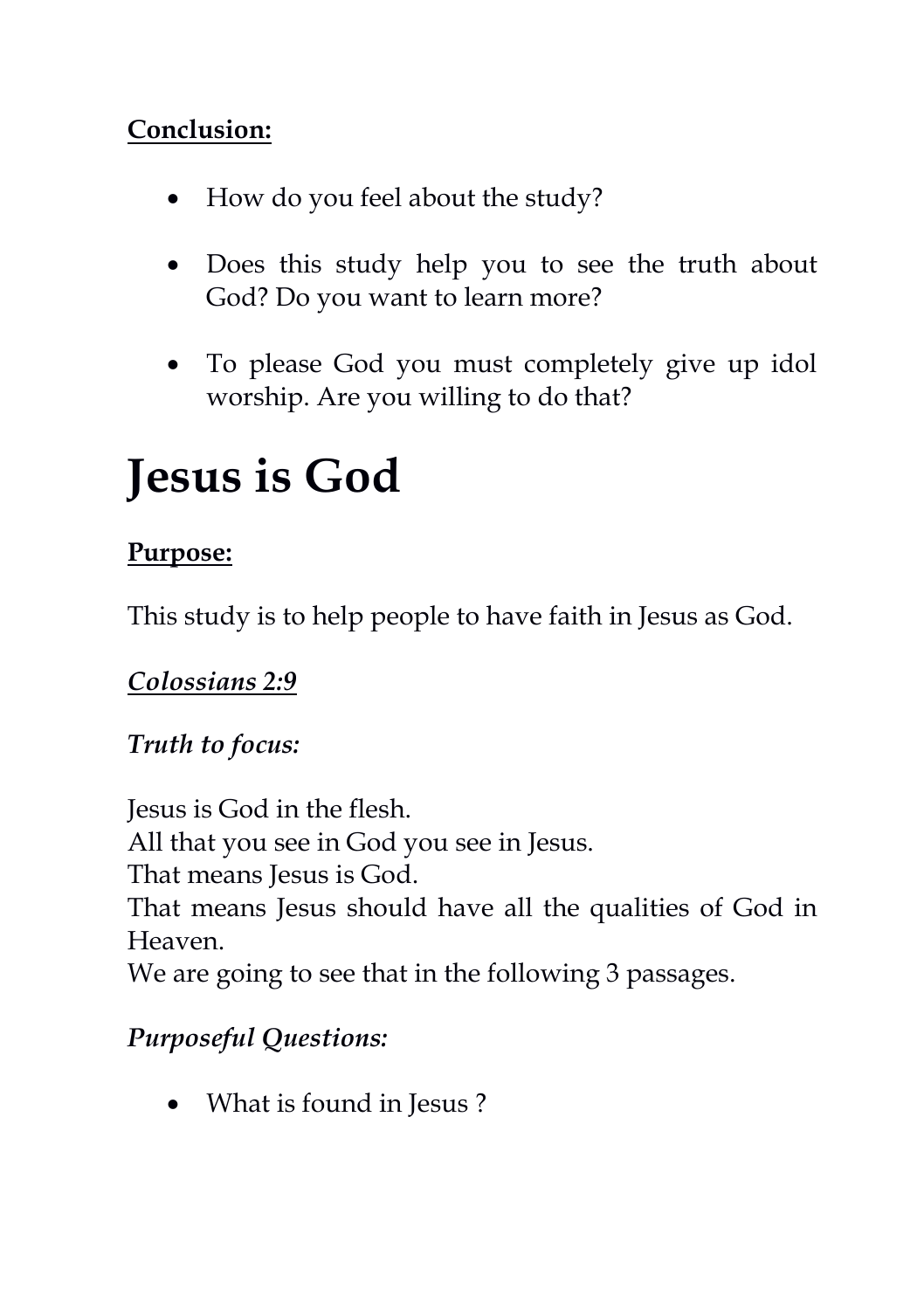### **Mark 4:35-41**

## *Truth to focus:*

Only God has the power. We can see in this passage that Jesus has the power to control the wind and the waves. That means Jesus is God. He is All-powerful.

# *Purposeful Questions:*

Who has the power to control natural forces?

### *Mark 1:40-42*

### *Truth to focus:*

Jesus can HEAL any disease. He has power to heal any man. That means Jesus is God.

### *Purposeful Questions:*

Who has the power to heal any disease?

### *Luke 7:36-39, 48-50*

### *Truth to focus:*

This woman was a very sinful woman because the whole town seemed to know about her sin. Yet Jesus showed love and compassion to this woman. Jesus forgave this woman like God.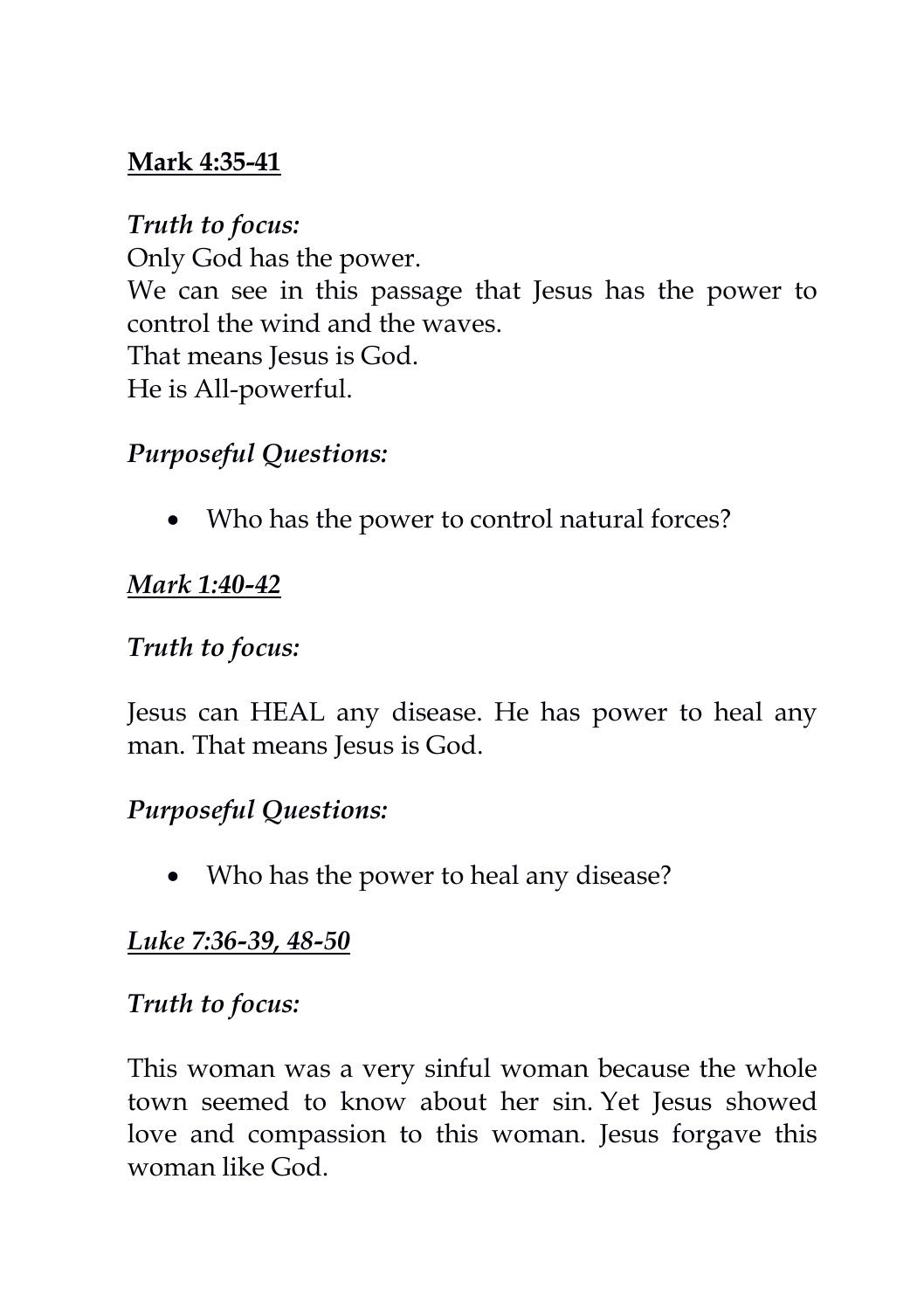# *Purposeful Question:*

• Who alone can forgive sin?

# *1 John 3:5*

## *Truth to Focus:*

Only sinless man can take away other people"s sins.

# *Purposeful Questions:*

Did Jesus commit any sin in his life?

Do you know anyone who has lived a sinless life?

## *Acts 4:12 Truth to Focus:*

Jesus is the only name by which the whole world can be saved. There is no other name!Only through Jesus name you will be saved, you will go to Heaven.

### *Purposeful Questions:*

By whose name the whole mankind will be saved?

# *John 14:6*

# *Truth to focus:*

Jesus is saying He is the *WAY*, The *ONLY WAY*. Means there is no other way to Heaven. You can try but there is no other way. Jesus is the *TRUTH*, the complete *TRUTH*.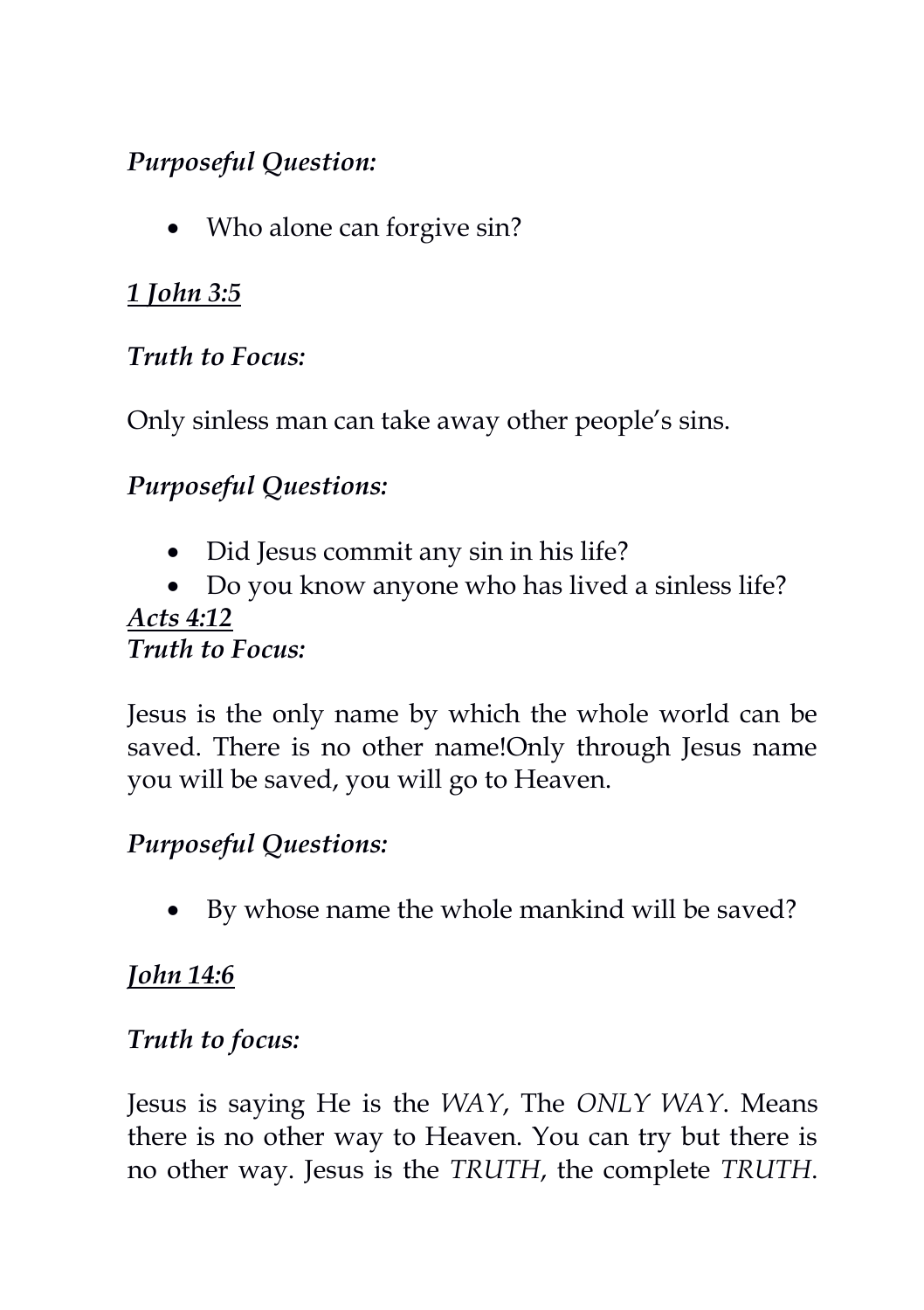All religions have some truth, but the complete truth you find in Jesus. Jesus is the LIFE. Only through Jesus we have eternal life.

### *Purposeful Questions:*

 Is there any other way besides Jesus by which someone can be saved?

### **Conclusion:**

- Who is Jesus?
- What about other gods?
- Do you want to follow Jesus?If*YES*, then you have to follow him only. You can't worship him and other gods at the same time.
- What do people call those people who follow Jesus? - *Christians.*
- What will people call you if you follow Jesus? - *Christian*.
- You have to get comfortable with that ?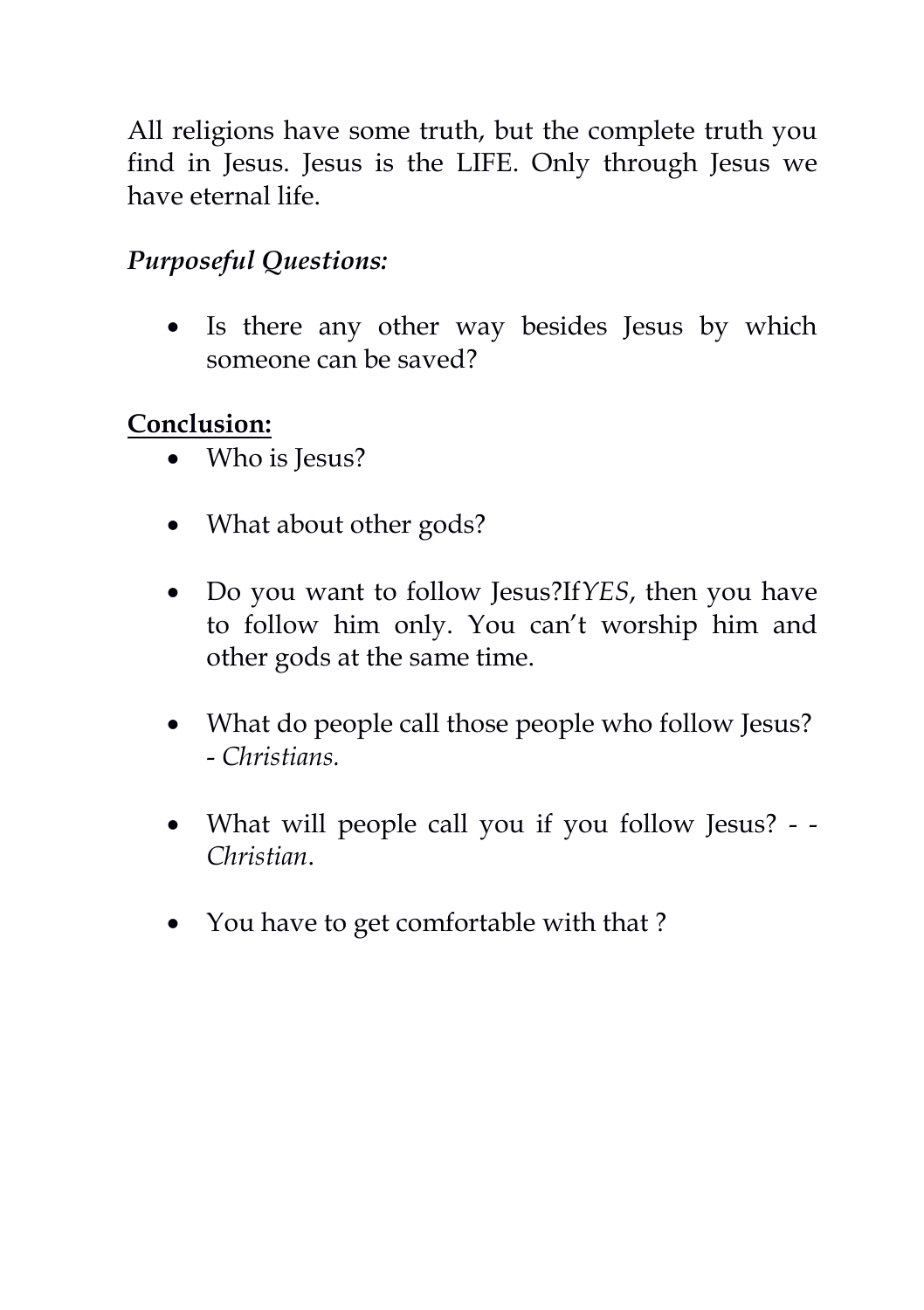# Jesus' Teachings

The following are some of the claims that he made about Himself. Let's see some of those claims that explain why Jesus is God.

# *John 6:35*

# *Truth to focus:*

Jesus claimed that he is the bread of life. Our nourishment for life comes only through our relationship with Jesus.

# *Purposeful Questions:*

- How important is food to our life?
- What did Jesus mean by saying that he is the bread of life?

# *John 8:12*

# *Truth to focus:*

No one likes to walk in darkness. It is dangerous. Spiritually it is dangerous to walk without Jesus.

# *Purposeful Questions:*

- How important is light to our existence?
- What did Jesus mean by saying that he is the light of this world ?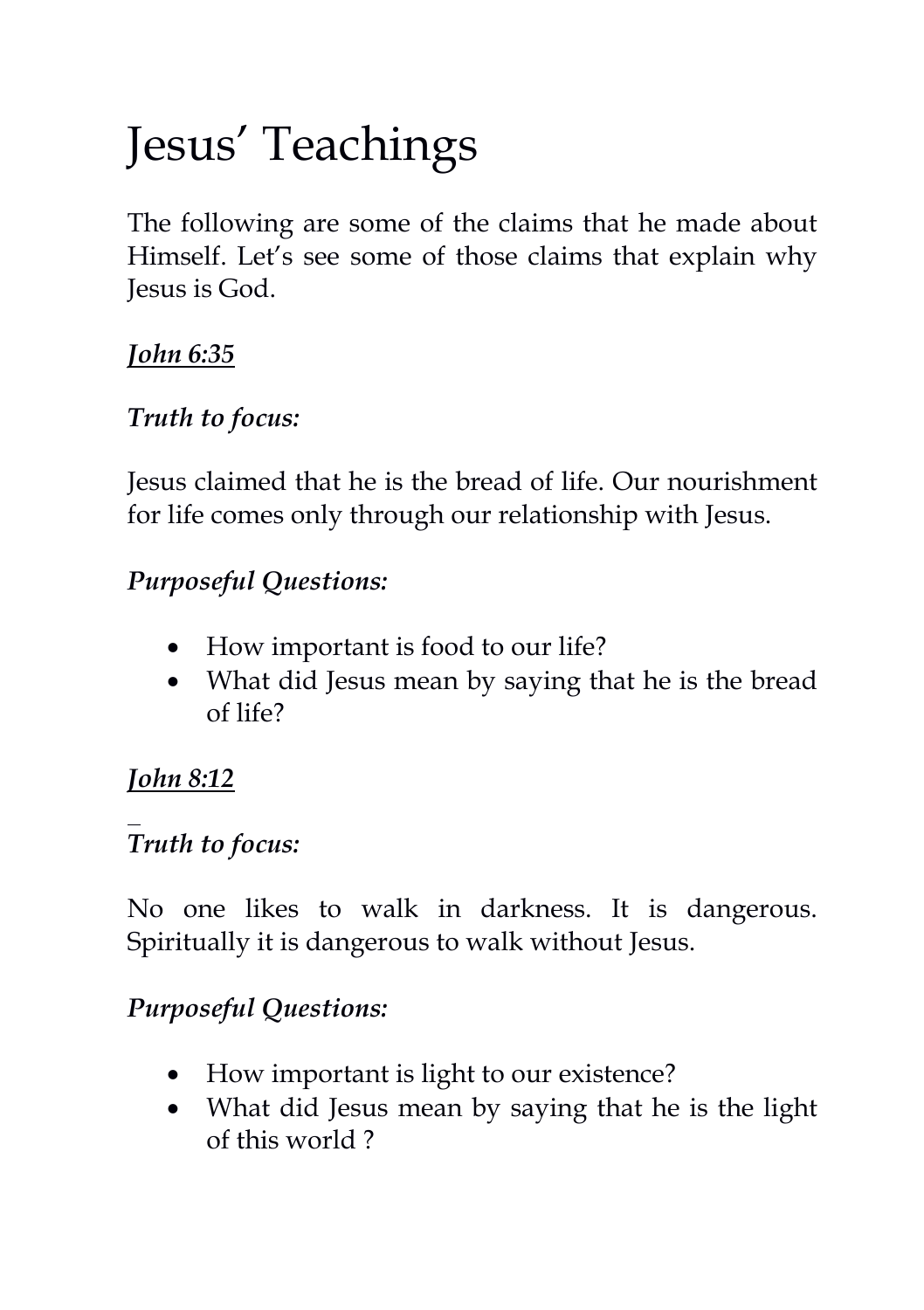# *John 8:46*

# *Truth to focus:*

Jesus was without any sin! He openly challenged people to prove him guilty.

# *Purposeful Questions:*

- Do you know anyone who can make this claim?
- What would happen if you make this claim?
- What does this challenge say about Jesus ?

### **John 11:25** *Truth to focus:*

Jesus is the resurrection. He is promising eternal life.

# *Purposeful Questions:*

- What does the word resurrection mean?
- What happens to those who believes in Jesus & die?
- How can we trust in this claim?

# **Heb 9:27**

# *Truth to focus:*

It is not reincarnation that Jesus is promising. Because after death there is only waiting for Judgment and no rebirth

# *Purposeful Questions:*

What happens to us after we die?

# **John 20:29**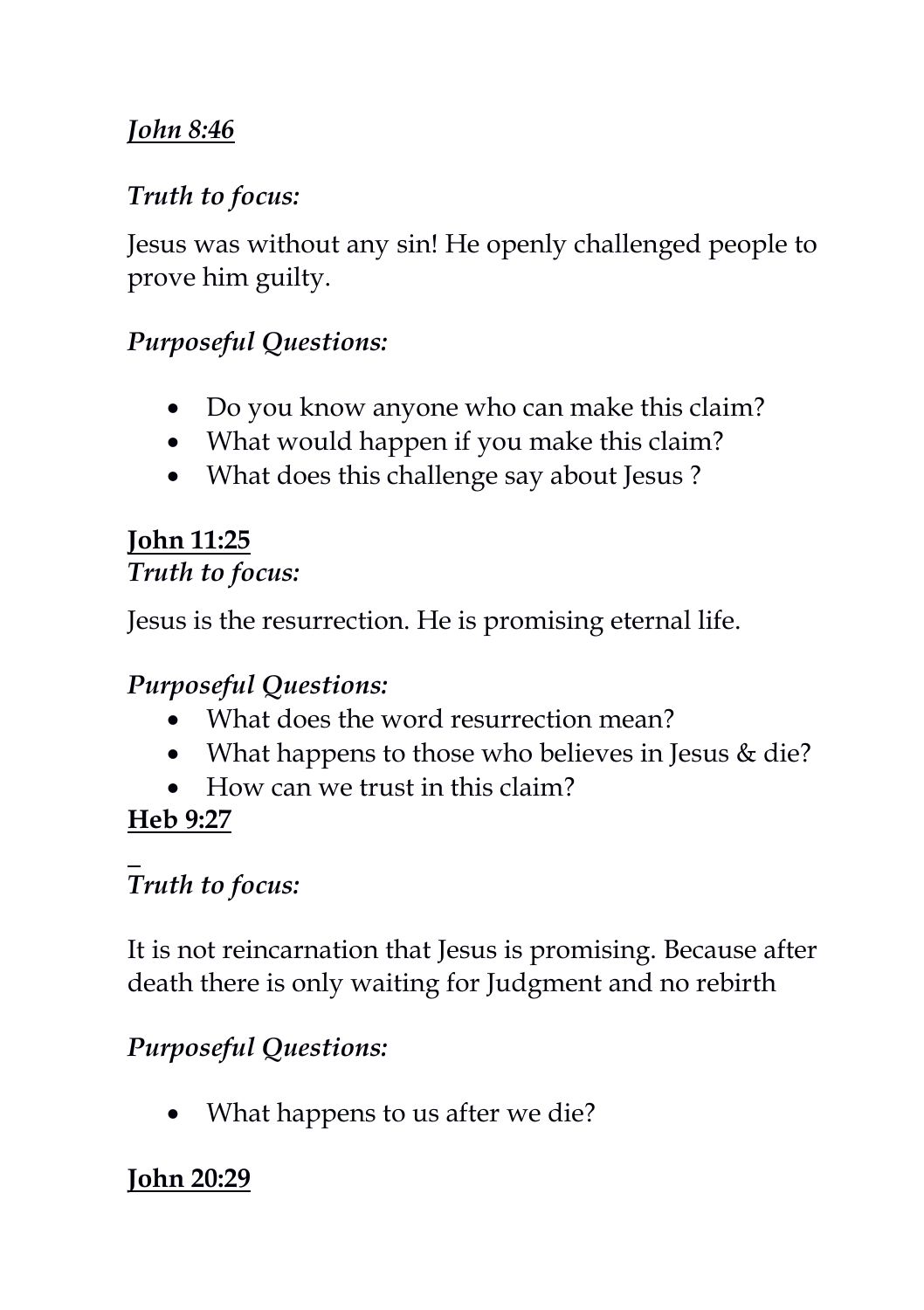# *Truth to focus:*

None of us have seen Jesus. If we believe in Him we will be blessed. So put your trust in Jesus. Put your faith in Him!

# *Purposeful Questions:*

Who is blessed according to this scripture?

# **Conclusion:**

There is no one like Jesus. Jesus is THE ONLY WAY.  $Q:$ 

- *Do you believe that Jesus is the only way?*
- *Do you want to follow Jesus?*

# Word of God

What is the Bible and what do we do with it?

Faith comes from hearing the message, and the message is heard through the word of Christ (*Romans 10:17*).

Thus, the aim of studying the Word of God is to help a seeker build faith in Jesus.

One must accept the bible as the one true standard (*vs. feelings, experiences, peers' opinions, or family traditions*) by which to live life if one is to know true salvation from Jesus.

# *2 Timothy 3:16-17*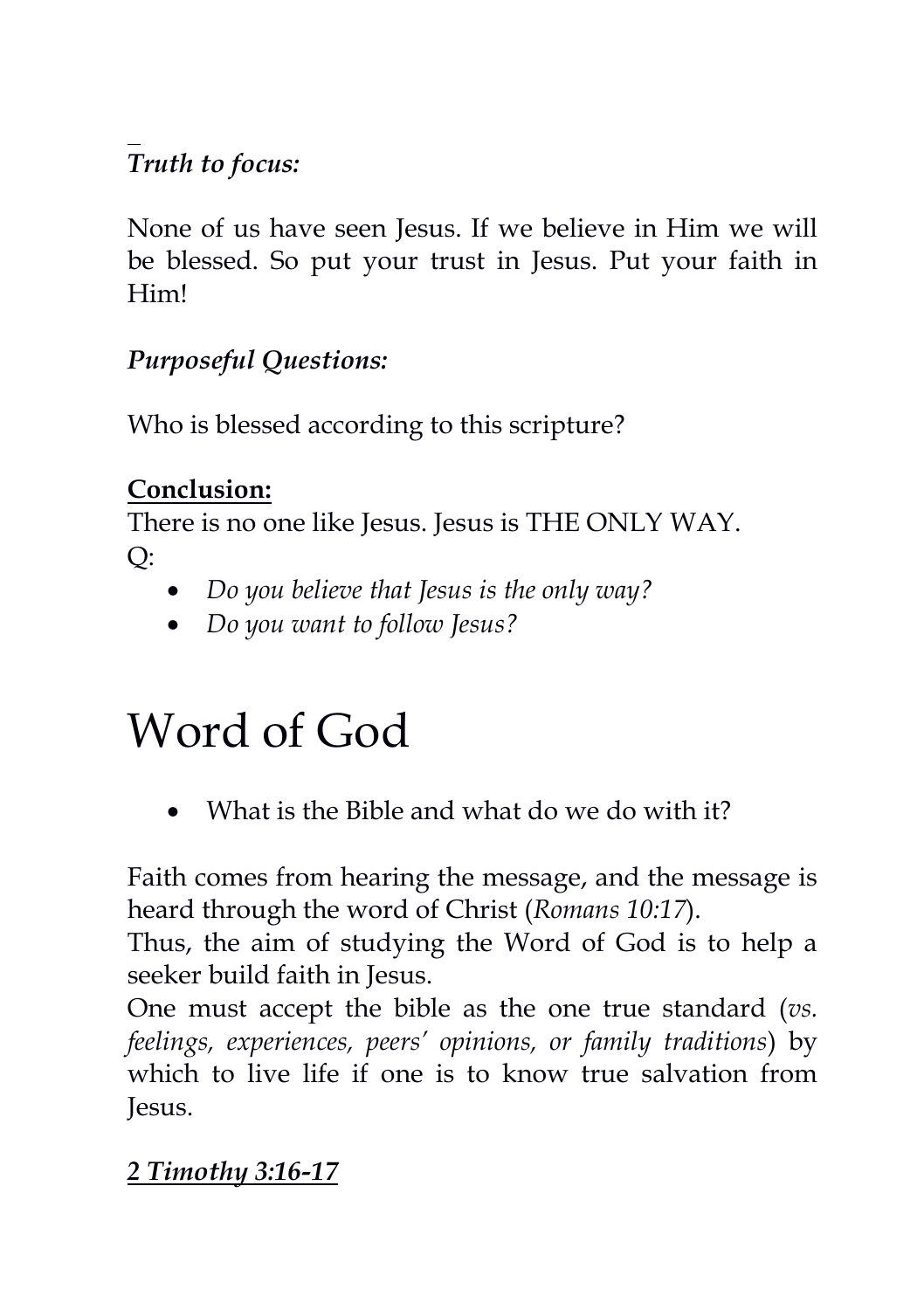### *Truth to focus:*

All scripture is God- breathed. Meaning inspired by God. Even though men wrote this. They wrote this being inspired by God.

# *Purposeful questions:*

What is bible according to this scripture?

## *Hebrews 4:12-13*

### *Truth to focus:*

The word of God has life  $&$  has power to change us. Remember we all have to give an account to God who knows everything about us.

# *Purposeful questions:*

Why should we read the bible?

# *1 Timothy 4:15-16*

# *Truth to focus:*

Life and doctrine are both important.

Discuss principles of bible study that will produce correct doctrine. Suggest ways to put the bible's teaching into practice.

# *Purposeful questions:*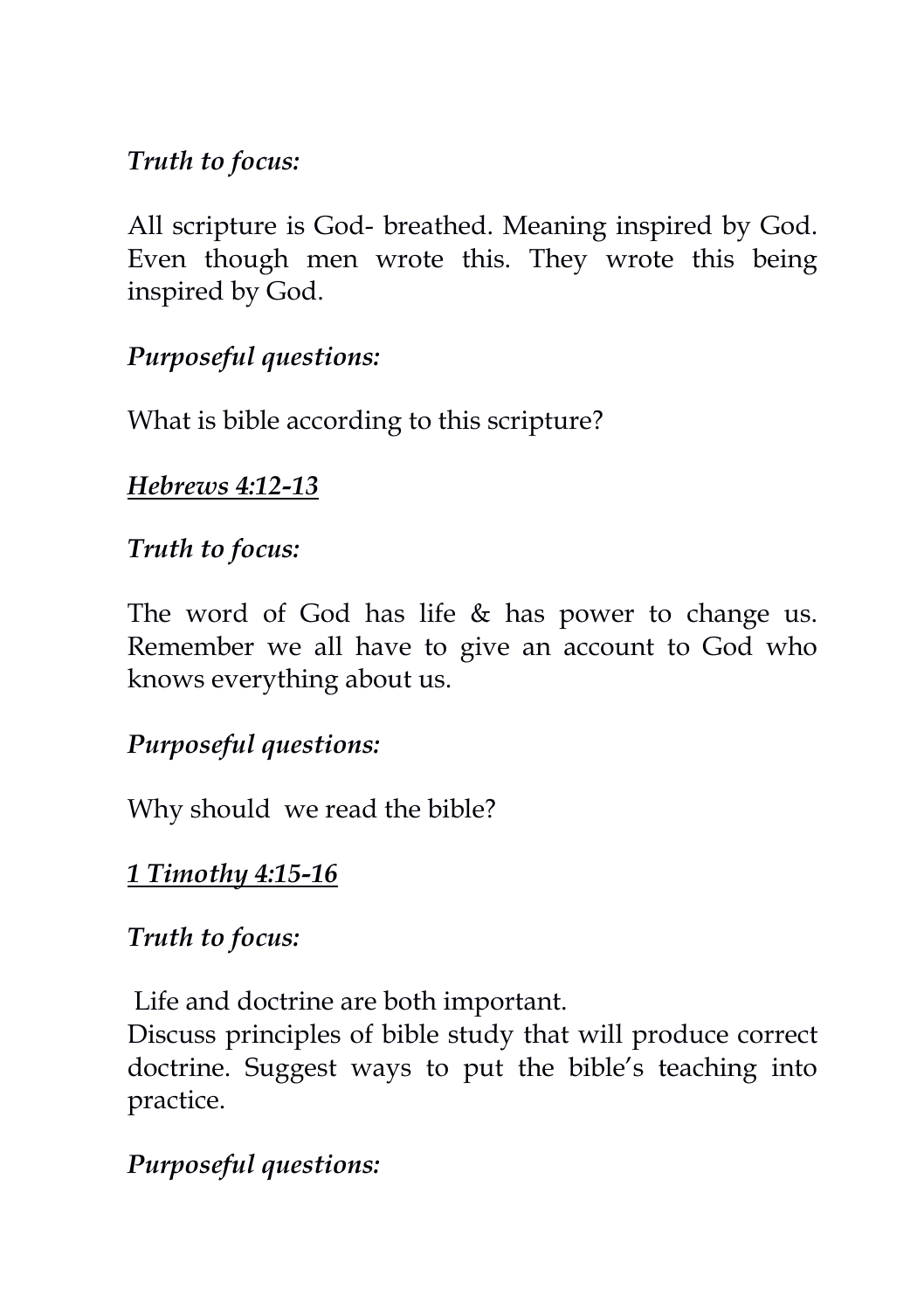What is the result of neglecting one or both? What is the result of persevering in both?

### *John 8:31-32*

### *Truth to focus:*

Belief in Jesus is not enough. That belief should be nurtured towards obedience for someone to be saved.

### *Purposeful questions:*

How are these particular Jews described? Is belief sufficient if it is not accompanied by obedience? Who are really Jesus" disciples? How will you know the truth? How will you be set free?

### *John 12:47-48*

### *Truth to focus:*

Take note of Jesus" purpose for coming to you. The Word will judge us if we reject it. Rejecting the Word is equated with rejection of Jesus and his salvation.

### *Purposeful questions:*

Who happens to those who rejects the words of Jesus? Who is the Judge according to this passage?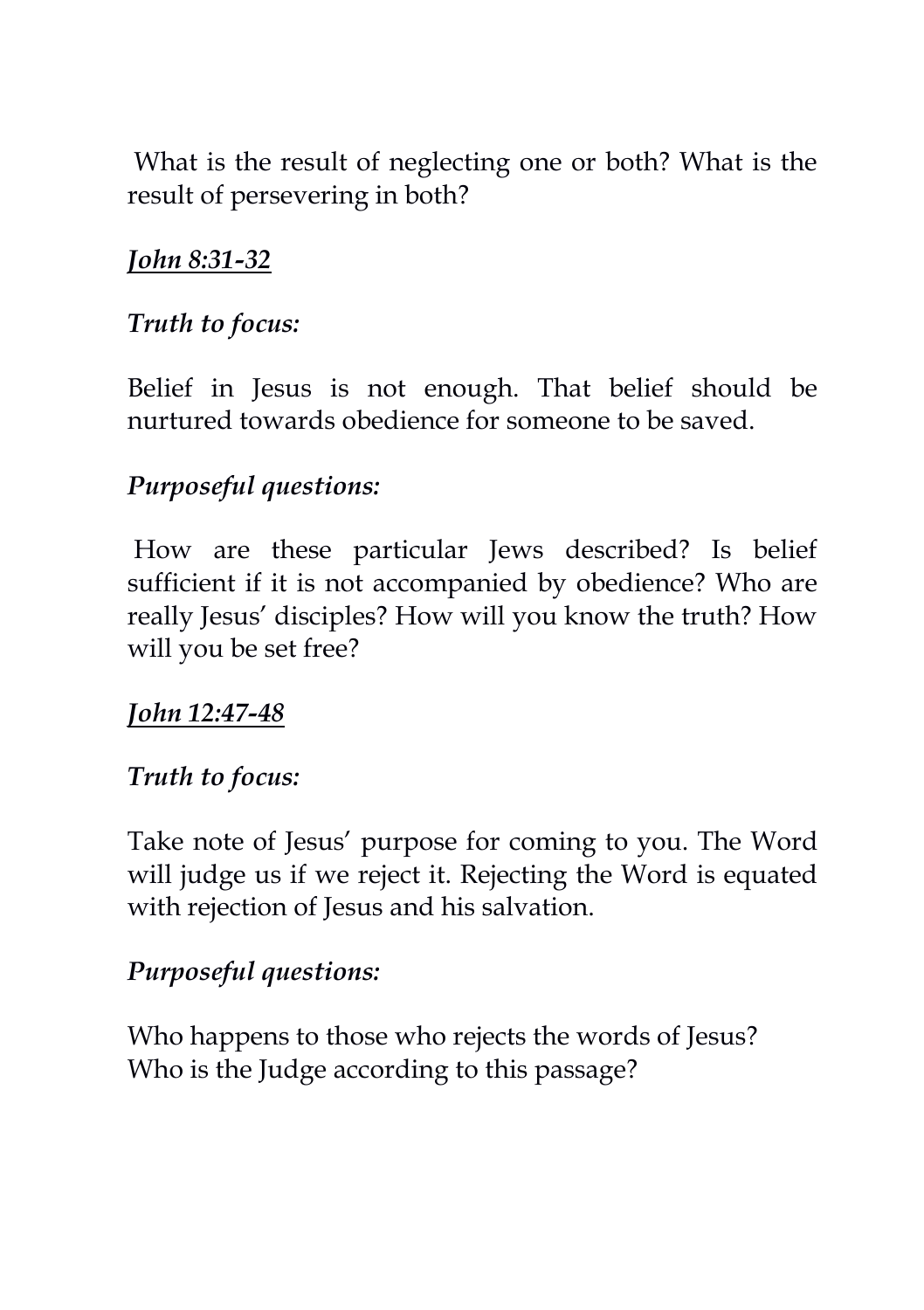### *Acts 17:10-11*

### *Truth to focus:*

A noble response to God"s Word is an eager examination of it everyday! This is a great challenge to issue to any seeker! Suggest studying a gospel this week to know Jesus better.

### *Purposeful questions:*

- Why bereans were of more noble character than Thessalonians?
- How can you be noble like bereans?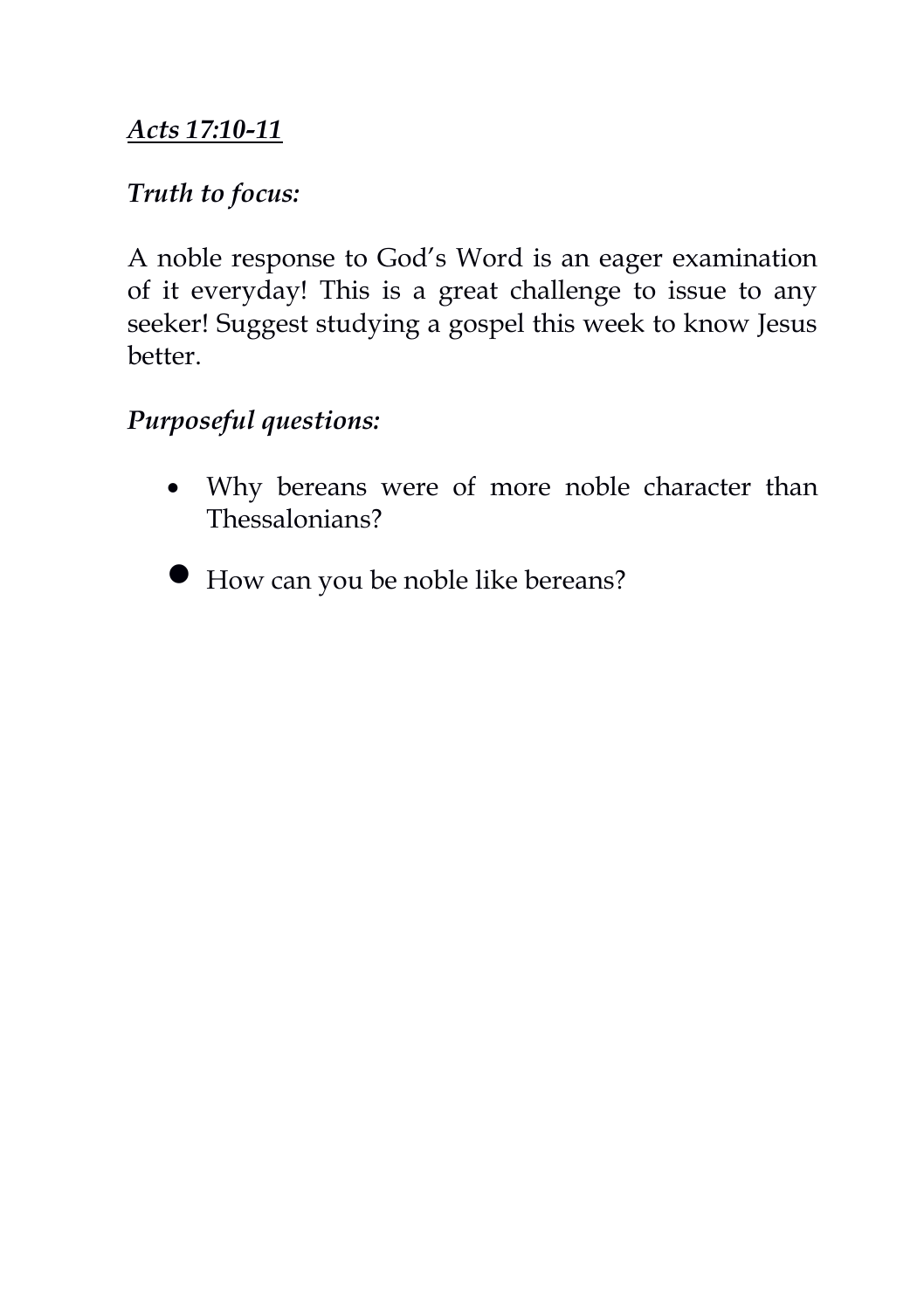# **Change of heart & mind**

# Grace

# *Romans 3:21-27*

- 1. All are in complete need of grace for all have sinned.
- 2. Christ is propitiation or atonement (*temple illustration*) for the wrath we"ve earned. He redeems (*slavery illustration*) us; he justifies (*legal illustration*) us. Discuss the illustrations.

### *Romans 4:22-25*

We have Jesus' righteousness credited to us via faith. Jesus died for our sins and was raised for our justification. He takes our sins and gives His righteousness

### *Ephesians 2:8 to 10*

We are saved by Grace not by our works. But we are saved to do good works. True understanding of Cross & grace leads us to acts of righteousness

# Sin

To help people to get in touch with their sinful nature.

# *Isaiah 59:1-2*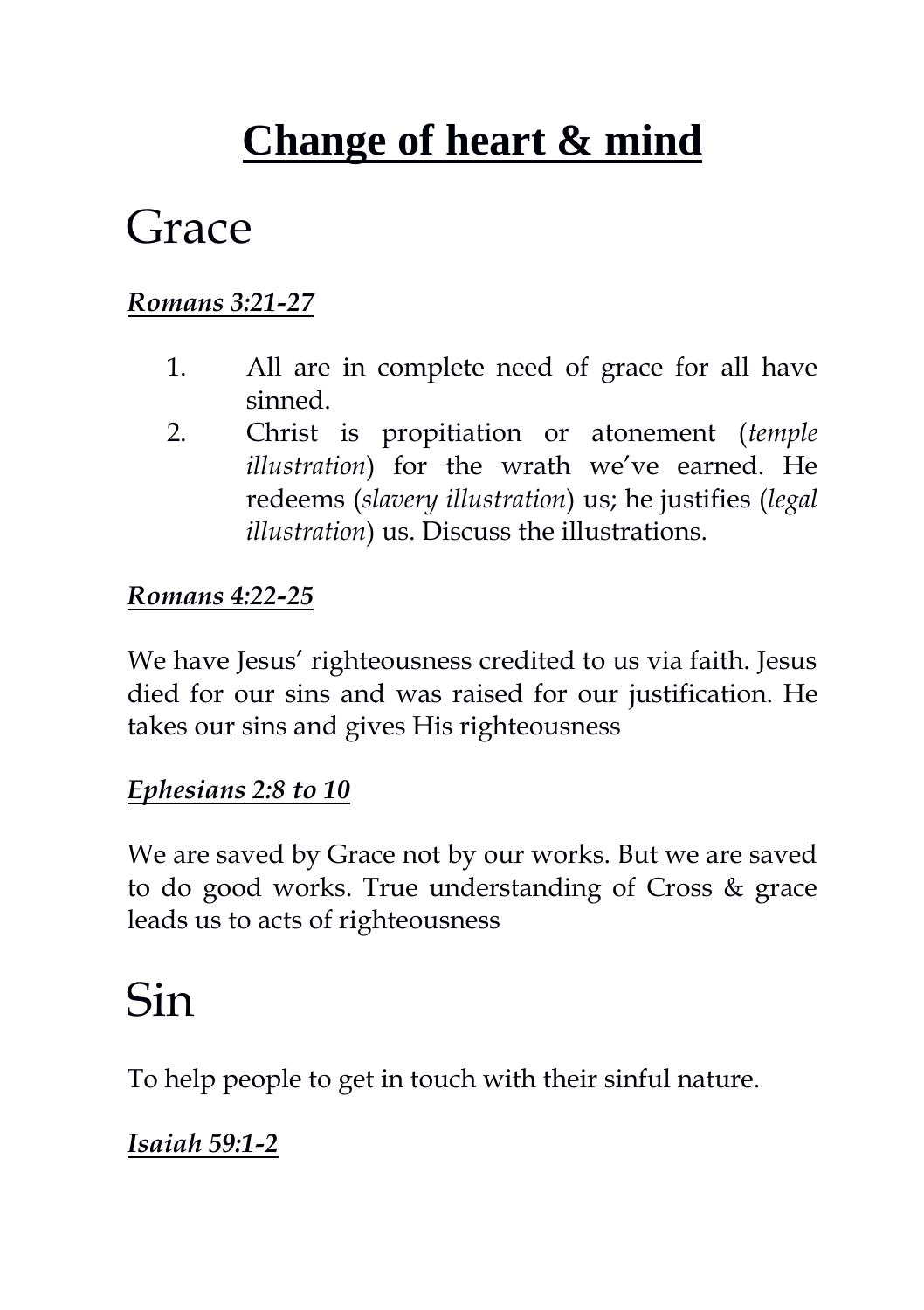### *Truth to focus:*

Sin has made a separation between us and God. This study is not just about a list of sins, but instead about the depth of your separation from your Father.

# *Purposeful Questions:*

- What is the heart of God??
- What stops God from listening & answering our prayers?

### **1 John 1:5-10** *Truth to focus:*

When you confess your sins, God is faithful  $\&$  just  $\&$  he will purify you from all unrighteousness.

The Greek word for confess is "*homologeo* "which means "*agree/ acknowledge"*. And also it means publicly declare.

# *Purposeful Questions:*

- What are the benefits of confessing our sins?
- What are the consequences of hiding or being unaware of our sins?

# *Mark 7:21-22*

# *Truth to focus:*

Take ownership for sin! We are responsible for our own sin. Despite genetics, parenting, peer pressures, and socio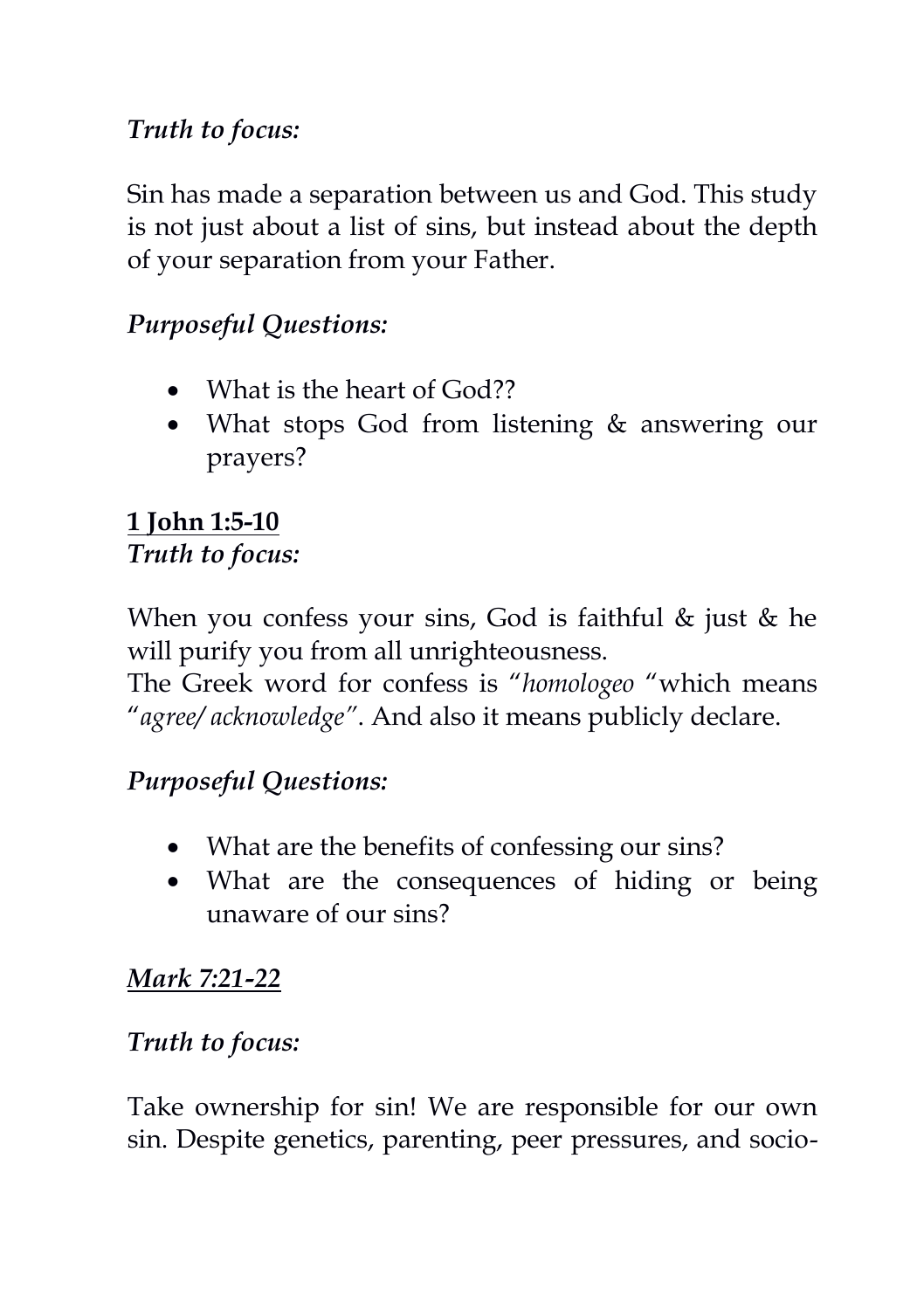economic conditions, sin comes from within our own hearts and makes us unclean.

## *Purposeful Questions:*

Do you know what it means to be unclean? What is the consequence of being unclean before God ?

There are fewer scriptures in this study in order that you can spend a great deal of time talking through their past and current sins.

### *Matthew 5:27-30*

### *Truth to focus:*

Be urgent to deal with sin.

# *Purposeful Questions:*

If you had a disease on your hand that was spreading to your whole body,

- how quickly would you cut it off?
- Would you do it quickly or slowly?
- How would your daily life be different if you cut off your hand ?
- What do you have to cut off?
- How quickly must you do this and other things that cause you to sin in your life ?

# *Challenge:*

- Write a list of your sin.
- read *Mark chapters 14-15.*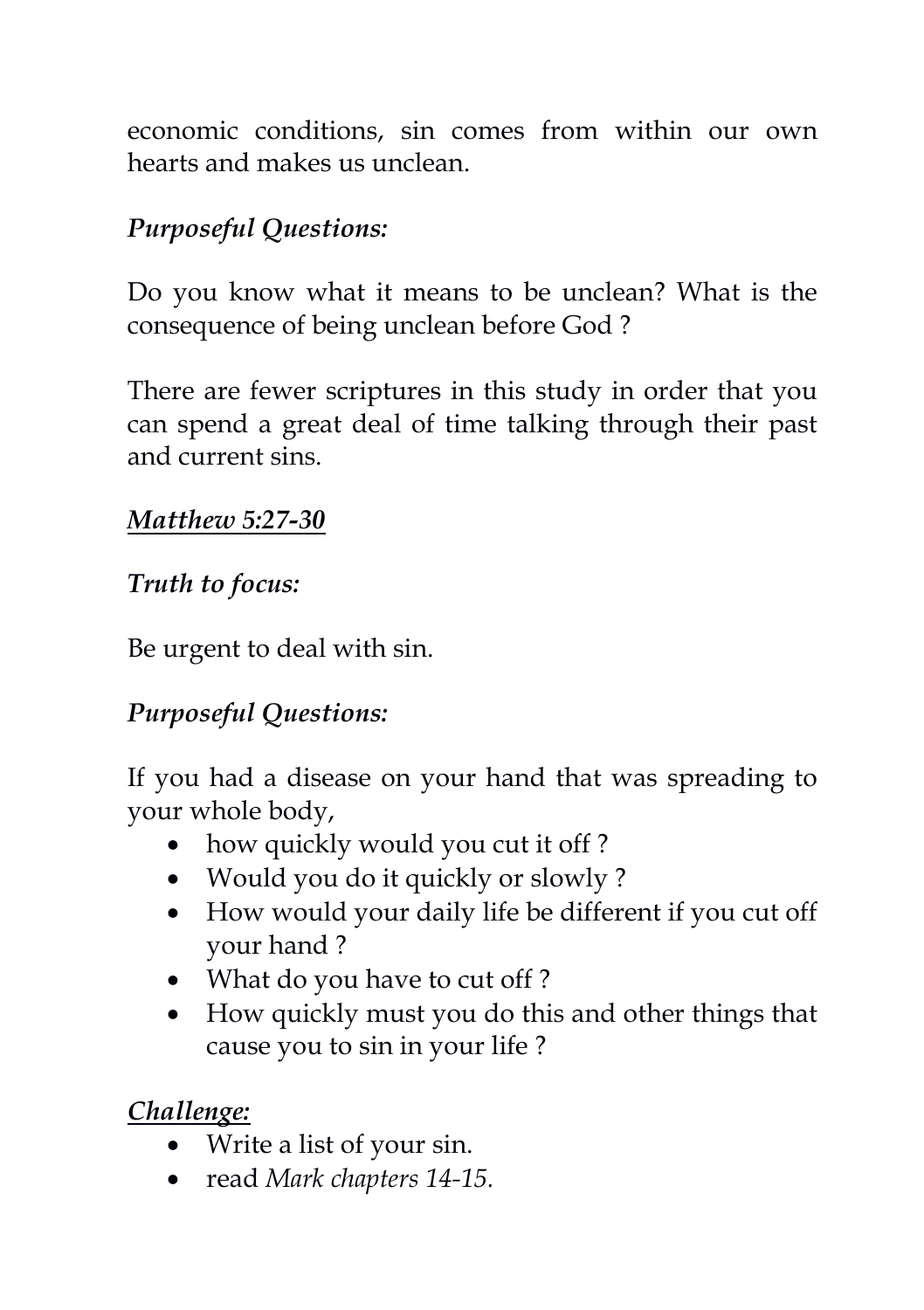# Cross

### *Mark 14:26-15:41*

Jesus chose to die for us. Who killed Jesus? I did. You did. Reflect on the reasons why Jesus endures these afflictions (*my sins require it, and His love offers it. Take the seeker through this passage & explain to them about the suffering that Jesus had to go through on the cross*)

### *1 Peter 2:21-25*

Why did Jesus die on the cross for us ?

So that we might die to sin and live for the new righteousness that the cross provides. This is our response to the cross.

### *2 Cor 5:14-15*

Being Compelled by the Love of Christ we should no longer live for ourselves but for the one who died for us.

# Repentance

### **How to have a Total Mind Change:**

After believing grace, the biblical response is to repent and be baptized for forgiveness of sins (*Acts 2:36-38*). Repentance, however, is a powerful blessing from God that has been stripped of its potency. The Greek word for repentance"*metanoia"*, means "*after – mindset*". Be careful not to present repentance as a work that leads to salvation; rather, it is our awakening to come to our senses and live the way God had always intended for us. It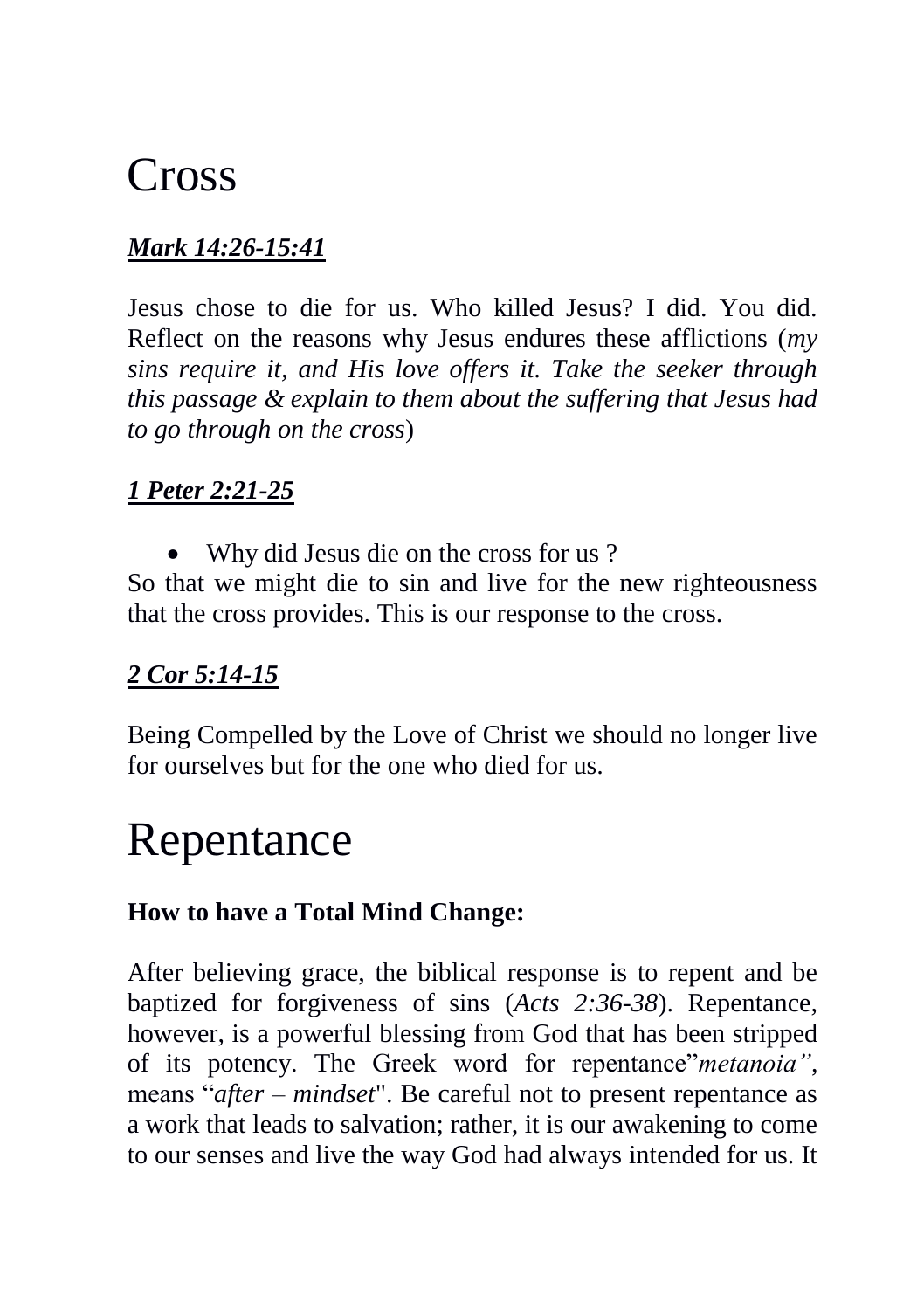is more than a decision; it is adopting Jesus' worldview, which always results in the fruit of a turned, changed life.

### *2 Corinthians 5:14-21*

### *Truth to focus:*

Repentance is to stop viewing Jesus & other humans from a earthly point of view. The value system of the world is highly misplaced. Those of us who have truly understood Jesus will see people through the eyes of Jesus.

### *Purposeful Questions:*

- What does the bible describe about the life when someone becomes a Christian?
- What motivates this change?
- What is the value system of the world? What does the people of this world value in others?
- How does it change when you become a Christian? Why it should change?

# *Luke 3:7-14*

### *Truth to Focus:*

The fruit of repentance is the evidence of a changed mindset. John the Baptist insisted on repentance before baptism. (*Notice that he directs no one to pray and weep before God, confessing how bad he or she feels about his or her sins – which many people today confuse for repentance.*)

# *Purposeful Questions:*

According to this passage what is repentance ?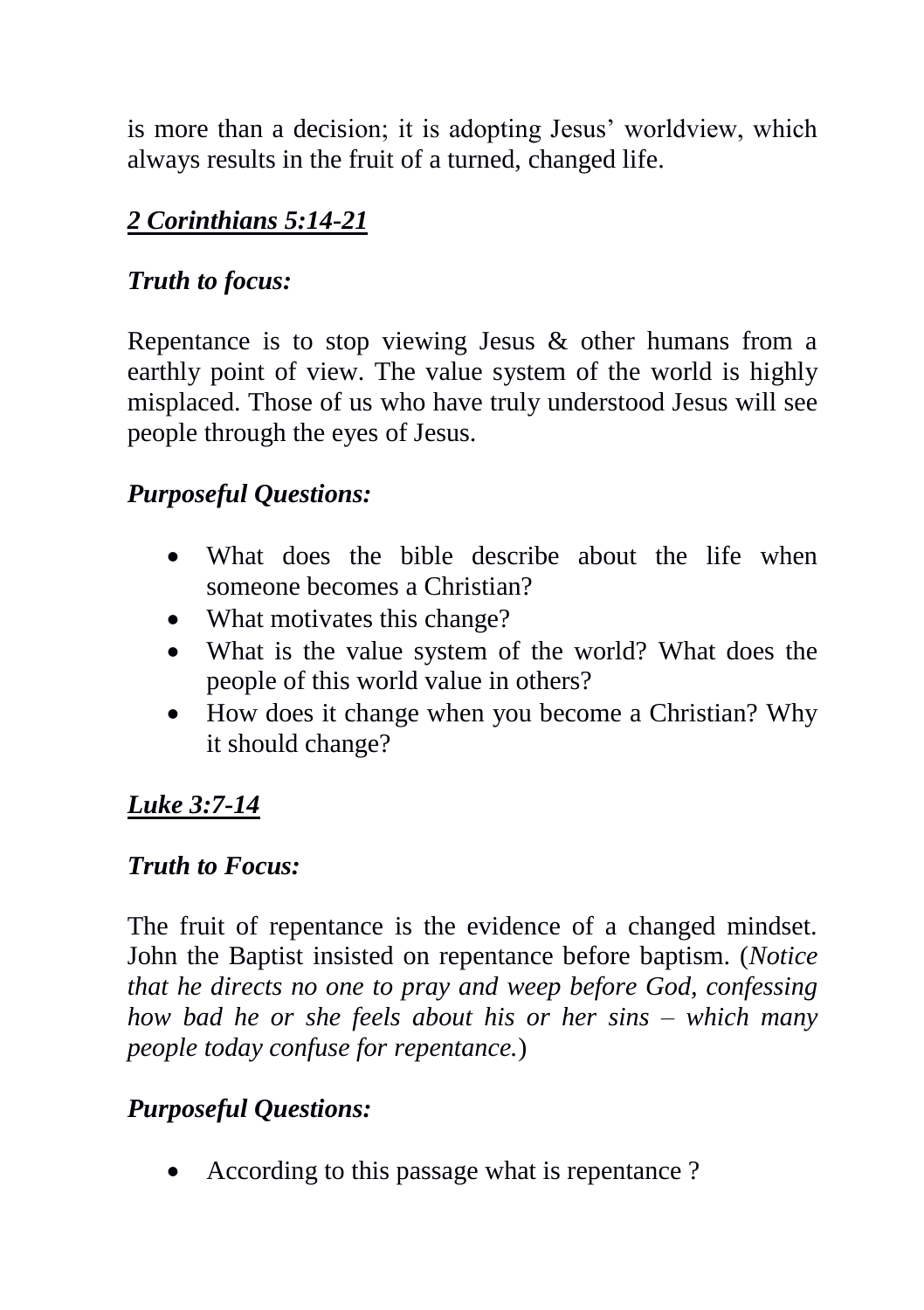- What is not repentance ?
- If you were to ask John, "*What should I do ?*"
- How would he respond to you?

### *Luke 13:1-5, 6-9*

### *Truth to focus:*

Jesus preaches that without repentance, we will all perish. He likewise expects to find fruit every time there is true repentance.

### *Purposeful Questions:*

- What will happen if you don't repent?
- What God desires in each one of us?

### *Acts 26:15-21*

### *Truth to focus:*

Jesus gives Paul the charge to "*open their eyes*" (It"s like "*wakeup call*") so that "*they may turn*" and prove repentance by their deeds. Repentance involves a new perspective, a turning of allegiance, and fruit.

### *Purposeful Questions:*

- What did Paul teach wherever he went?
- How can someone prove their repentance?

### *2 Corinthians 7:8-11*

*Truth to focus:*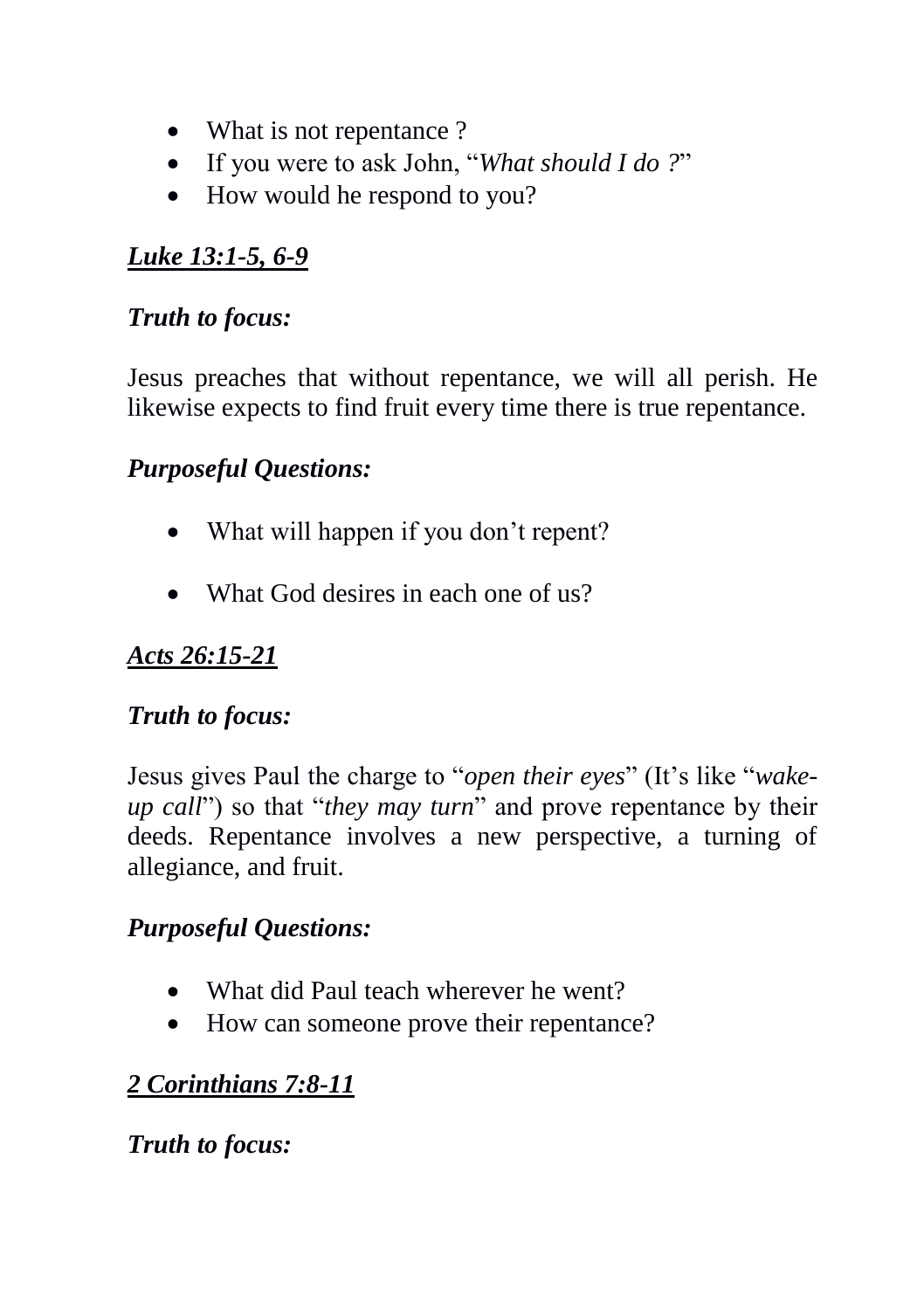Beware of worldly sorrow. Worldly sorrow leads to guilt, shame & fear of condemnation. This will people to make it difficult to take responsibility for their sins. But godly sorrow leads to acknowledgement of sin & then to repentance and salvation.

# *Purposeful Questions:*

- Why worldly sorrow doesn't lead people to repentance?
- What does Godly sorrow lead to?

### *Acts 3:19*

### *Truth to focus:*

Repentance results in both a turned life and a refreshed life. Refreshment is a great indicator for the joy that accompanies a changed life.

### *Purposeful Questions:*

- What does your life look like if you have truly turned to God?
- Have you ever been refreshed? What does that feel like?

# Discipleship

How does a Christian look like?

# *Acts 11:25-26*

### *Truth to Focus:*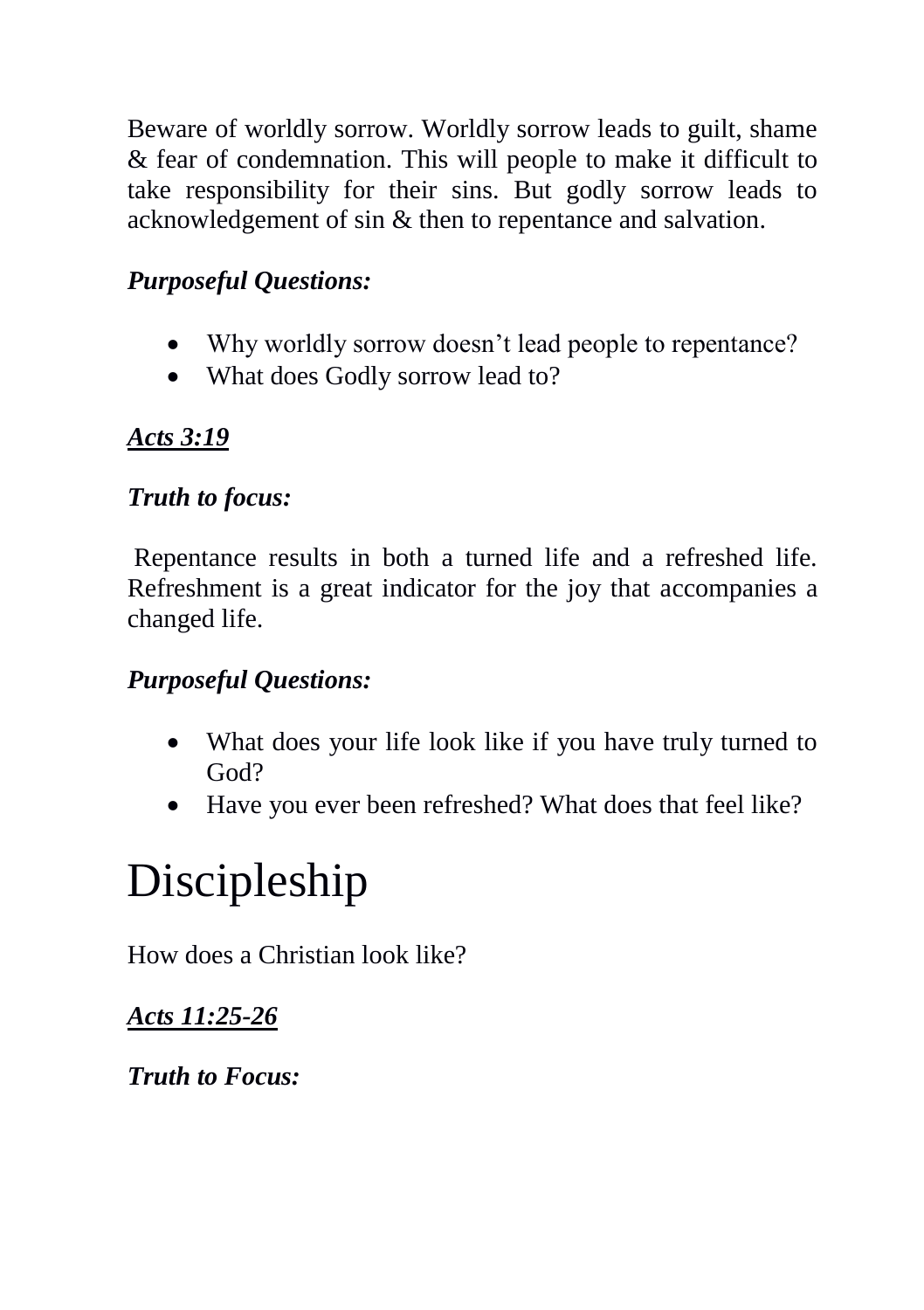The disciples were called Christians first at Antioch. If we need to understand how a Christian should like we should understand from scriptures how a disciple must look like.

# *Purposeful Questions:*

- How many times is the word Christian used in NT ? (3)
- $\bullet$  How many times is the word disciple used ?- (276)
- If you asked someone wearing a cross necklace, "*Are you a Christian ?*"
- what would be the typical answer?
- How about being a disciple? Why?
- How can we use the Bible to define "Christian?"

### *Luke 9:23-27 Truth to Focus:*

Following Jesus involves even laying down one's life.

### *Purposeful Questions:*

- What are the three demands of discipleship?
- What does it mean to "*deny yourself ?*"
- What does it mean to "*take up you cross daily ?*"
- How can we be "*ashamed of Jesus and His words ?*"
- What is the consequence of this shame?

### *Luke 9:57-62*

Examine the issues involved with each person - thoughtless following, excuse making, and second thoughts. Note the parallel between "*follow me*" and "*preach everywhere the kingdom of God.*"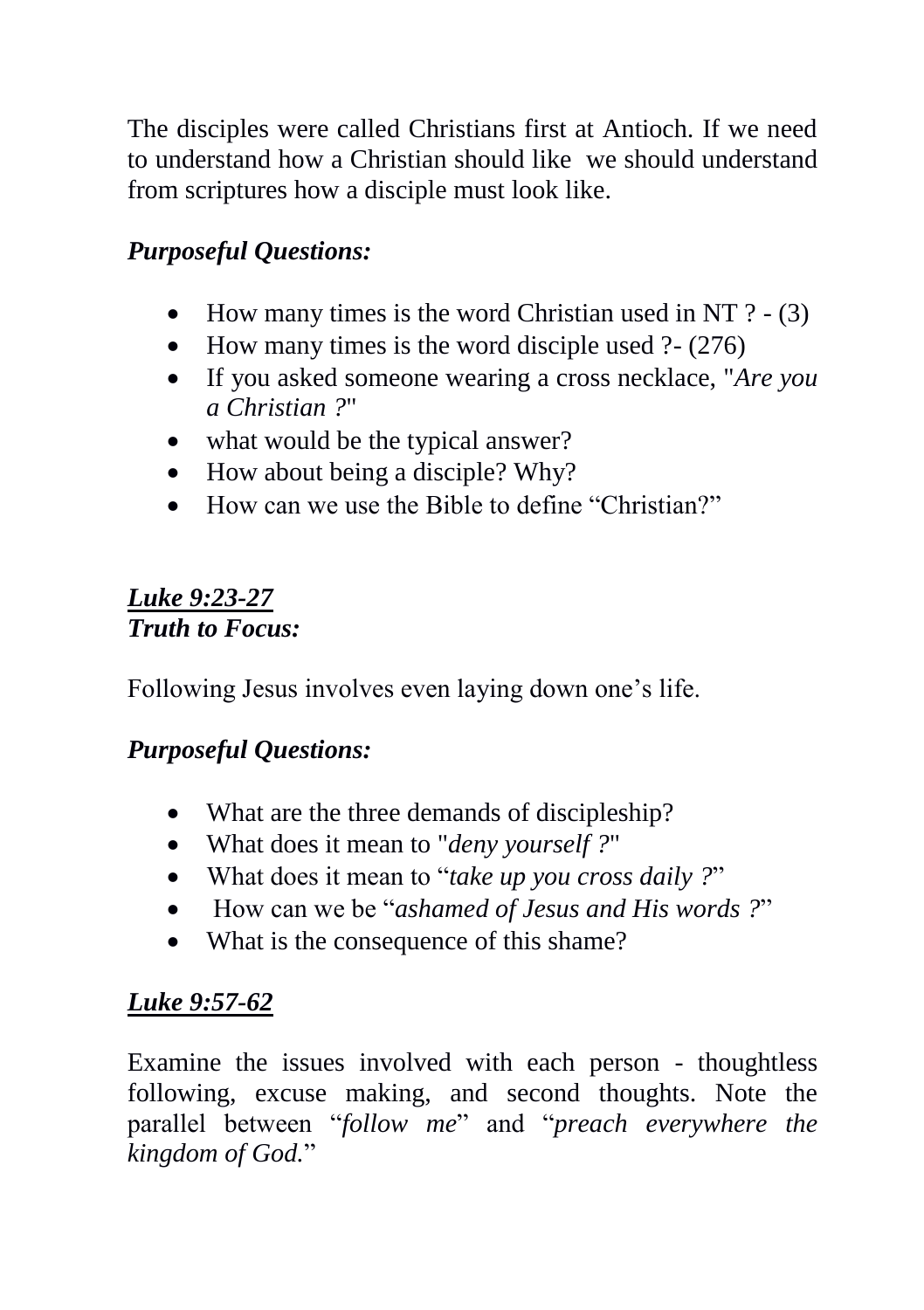### *Mark 1:16-20*

- What does it mean to follow Jesus?
- Which is easier to do, catch a fish or catch a man for God? Why?
- Following Jesus, being taught, discipled, trained for his mission. are you involved in that process?
- If you are not fishing for men, are you following Jesus? Do you know any disciples?

### *Matt. 28:18-20*

The Great Commission: God's plan to save the world.

- What does God want everyone to become?
- Do we all need to make disciples ?
- What if only a few of us made disciples and the rest of the Church just stood at a distance and watched ?

The commission is accomplished through a multiplying chain of disciples.

### *Challenge:*

- Do you want to be a disciple ?
- What changes do you need to make ?

# Jesus is Lord

There are many in this world believe Jesus as their Personal Savior. For us to be saved we need to believe Jesus as not only our Savior & but also accept him as our Lord.

When we do that we will see repentance in the following areas.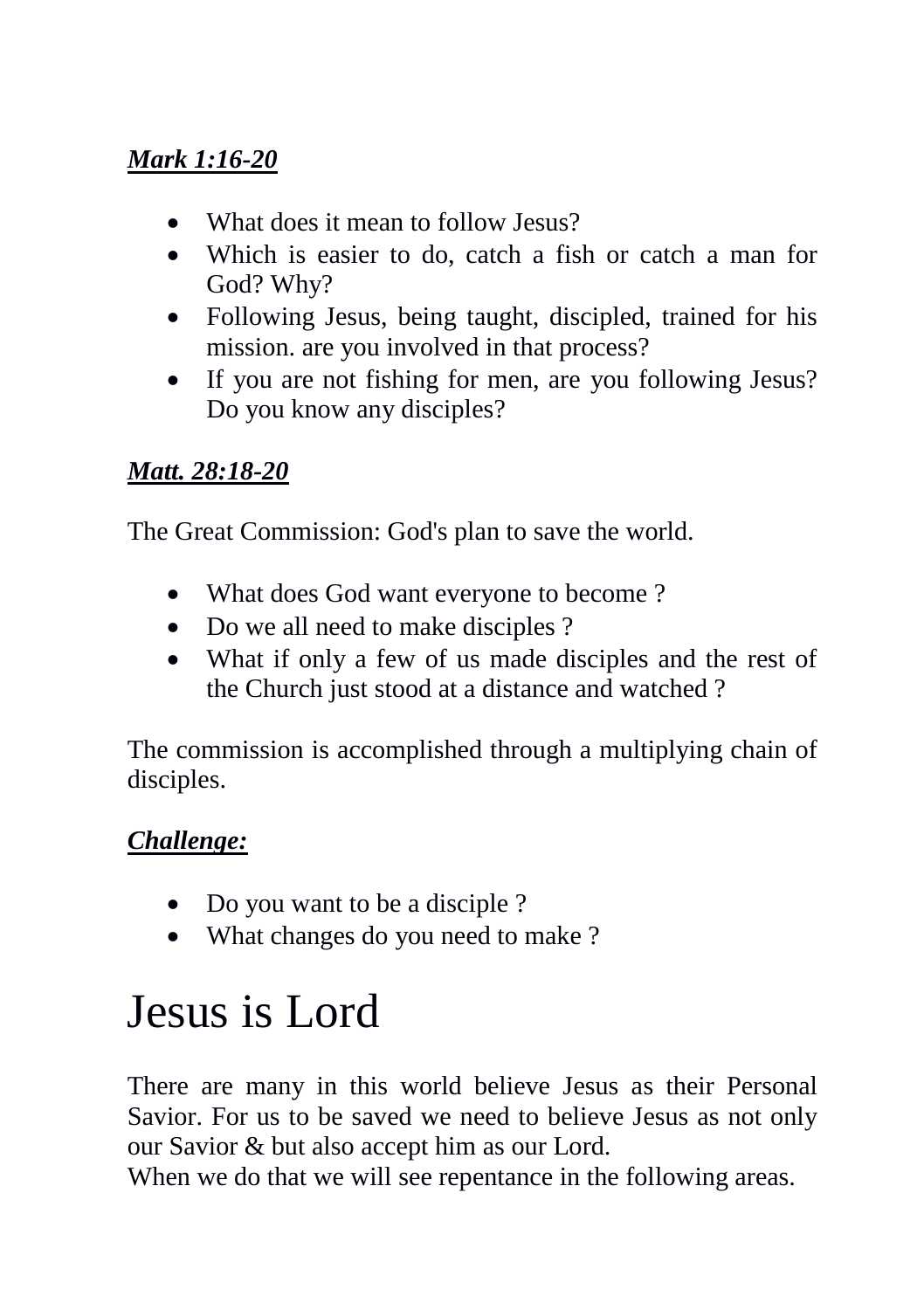### *Romans 10:9 to 13*

### *Truth to focus:*

According to this Scripture only those who confess Jesus as Lord will be saved. The Word Confess Means declaring publicly. For the Romans declaring Jesus as Lord Publicly might even cost their lives.

And also the word "Lord "Means Master. For someone to be saved they need to accept Jesus as Master which simply means he/she is a slave to Jesus. But not a forced slave but a slave on a free will.

### *Purposeful Questions:*

- How can someone be saved?
- How this passage is misused in the religious world today?

# *Acts 2: 36*

### *Truth to Focus:*

Jesus is not only the Messiah (Savior) but also he is the Lord. Today the Religious world sees Jesus as a savior who is very comforting but they don"t want the Lordship of Jesus that demands total commitment.

# *Purposeful Questions:*

Who as Jesus referred to in this passage?

# *Mark 12:28-31*

Lordship involves Loving the Lord with all our hearts, minds, soul & Strength. And also it involves loving our neighbors as ourselves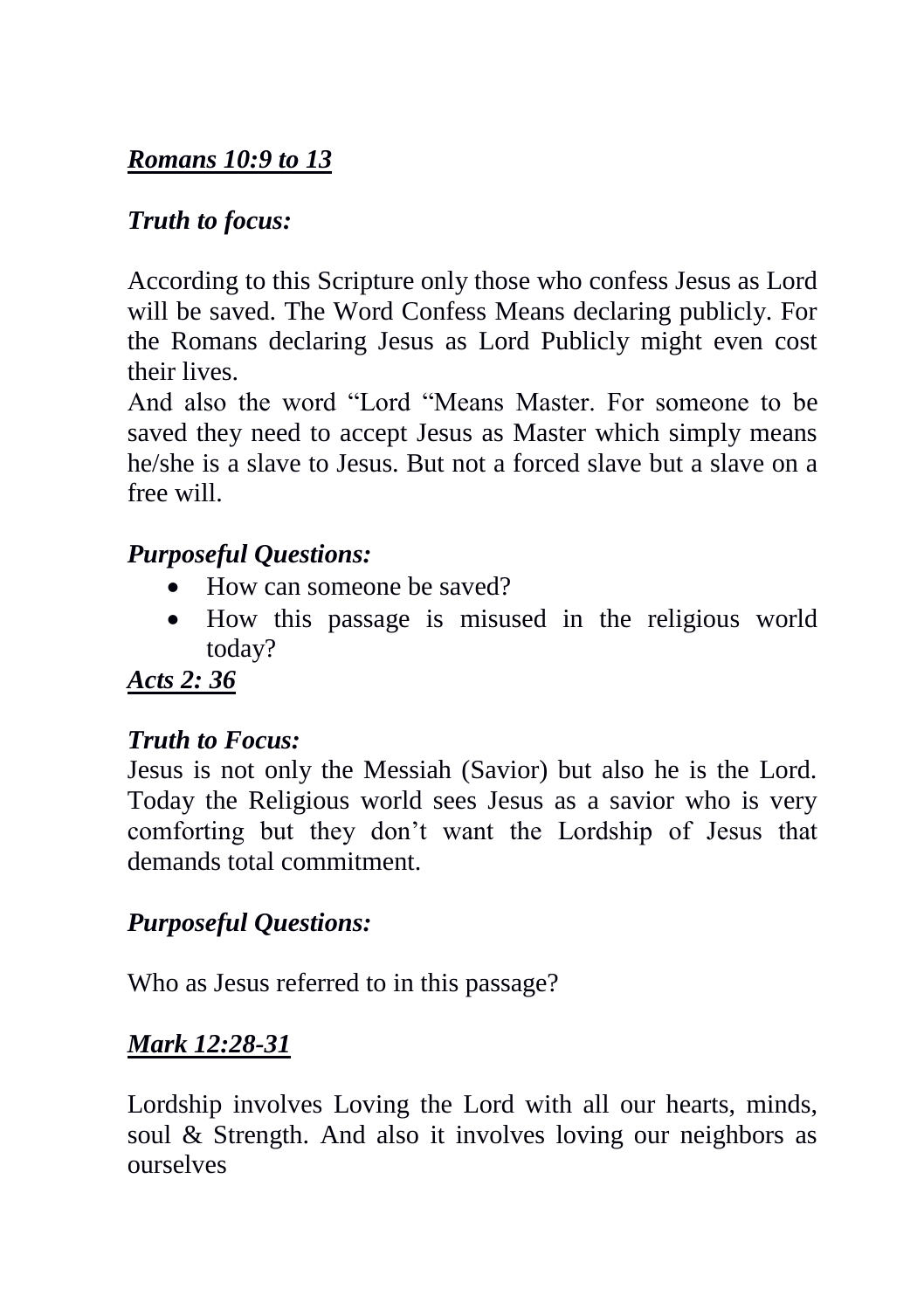### *Luke 14:25-33*

Lordship involves loving Jesus more than your own life & your family members.

### *1 John 2:3-6*

Lordship involves not only Knowing Jesus. One who truly knows Jesus will obey his commands.

### *John 8:31, 32*

Only through obedience do we truly become disciples.

### *John 13:34-35*

Lordship involves loving each other. Loving the lost by seeking and saving them, learning to be a fisher of men, obeying the Great Commission.

[*Matt 28:18-20,Luke 19:10, Mark 1:16-20*] - Loving the Poor.

[*Matt 25:32-46*] - Loving our family.

[*1 Tim 5:8*] - Loving the church.

[*1 Pet 1:22, Gal 6:10*] - Even Loving our enemies.

[*Mat 5:44 Matthew 7:21-23* ] - Lordship involves not only saying the right things but doing the will of the father in heaven.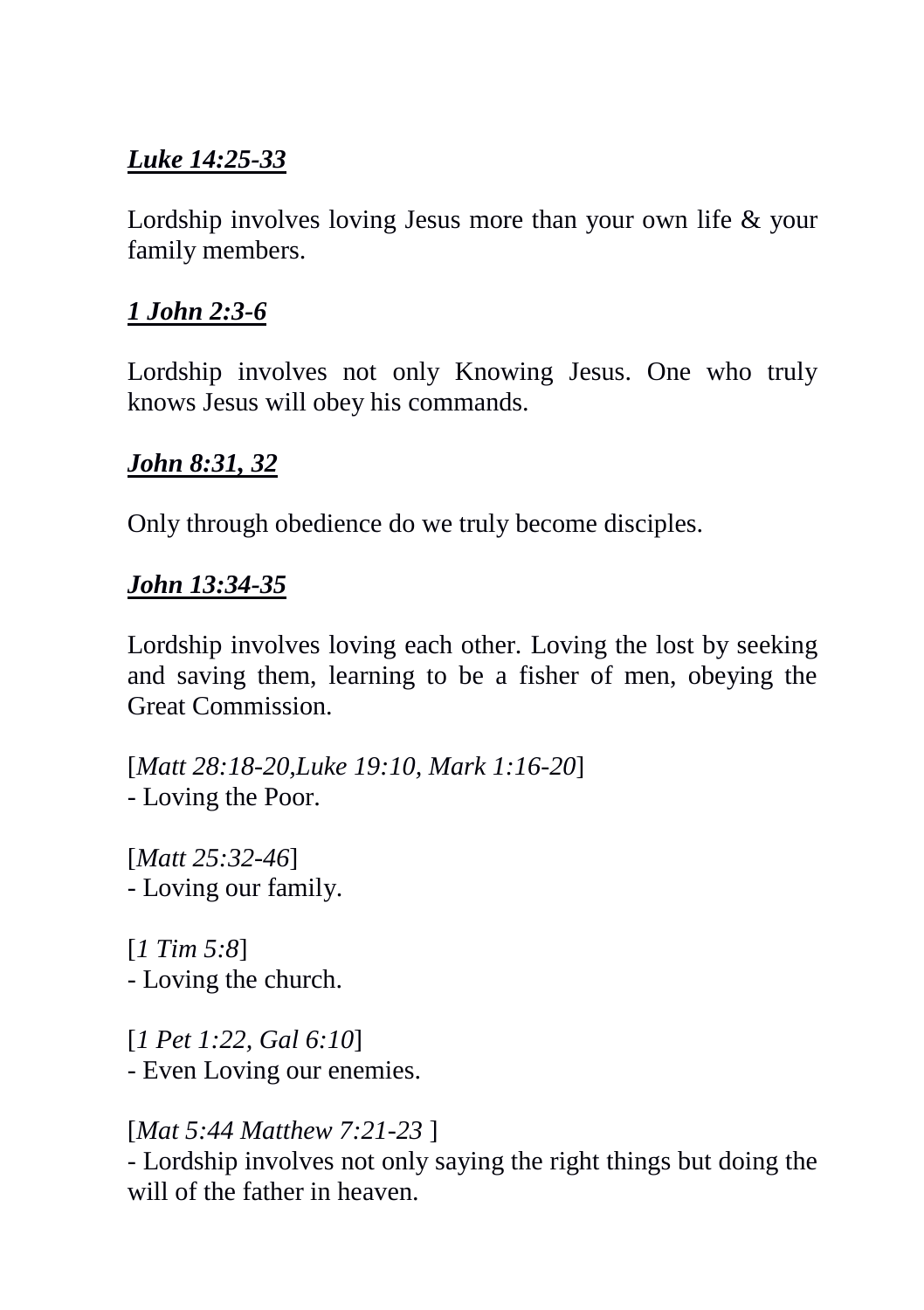# **Uniting with Christ**

# Church

### **Purpose:**

No one will not be left to fend for one"s self after baptism. Instead, Jesus baptizes us into the body, the church (*1st Corinthians 12:12-13*) to be joined by a team of like-minded disciples in our devotion to Him.

These brothers and sisters are meant to be a continual source of encouragement in our walk with Christ.

The Greek word for church is "*ekklesia*" which is a compound word meaning a calling out, an assembly.

### *Colossians 1:18*

- a) The church is the body of Christ.
- b) The body needs the head. Christ is the head of the church.
- c) The church is essential. One cannot say "*yes*" to Jesus and then say "*no*" to his church.

### *1 Corinthians 12:12-26*

- a) All who have been saved are members of Christ"s body
- b) We are baptized by one Spirit into his body.
- c) Every member of the body is important and needed.
- d) There should be no division in the body of Christ.
- e) We should have mutual concern for one another.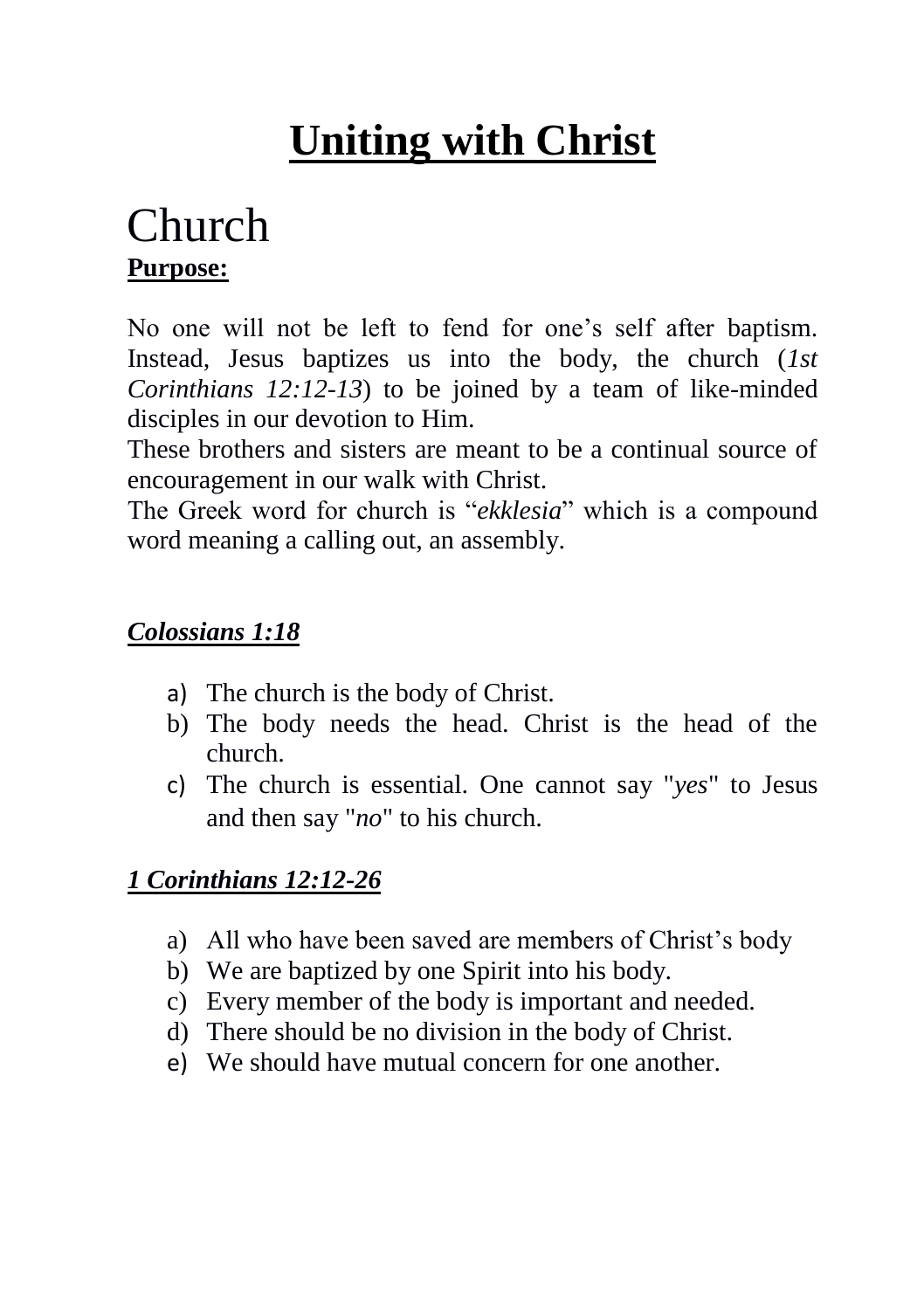### *1 Timothy 3:15*

- a) The church is God"s household [*family*].
- b) Church is to be the pillar and foundation [*base*] of truth.

### *Ephesians 2:19-22*

- a) God"s church is built on Christ as the cornerstone.
- b) The Spirit of God holds its members together.
- c) Apostles and Prophets are the foundation.
- d) The Bible is the church"s authority on matters of doctrine.

### *Ephesians 4:11-16*

- a) God provides his church with various ministers to prepare his people for works of service.
- b) God"s desire is for his church to become mature and unified in the faith.
- c) His church grows when "*each part does its work*."
- d) How can God use you to build up his church?

### *Hebrews 13:17*

a) Church has appointed Leaders and one must submit to their authority.

### *Hebrews 3:12-13*

- a) We are to see to it that our brothers are helped to stay spiritual.
- b) For that we are to encourage one another daily.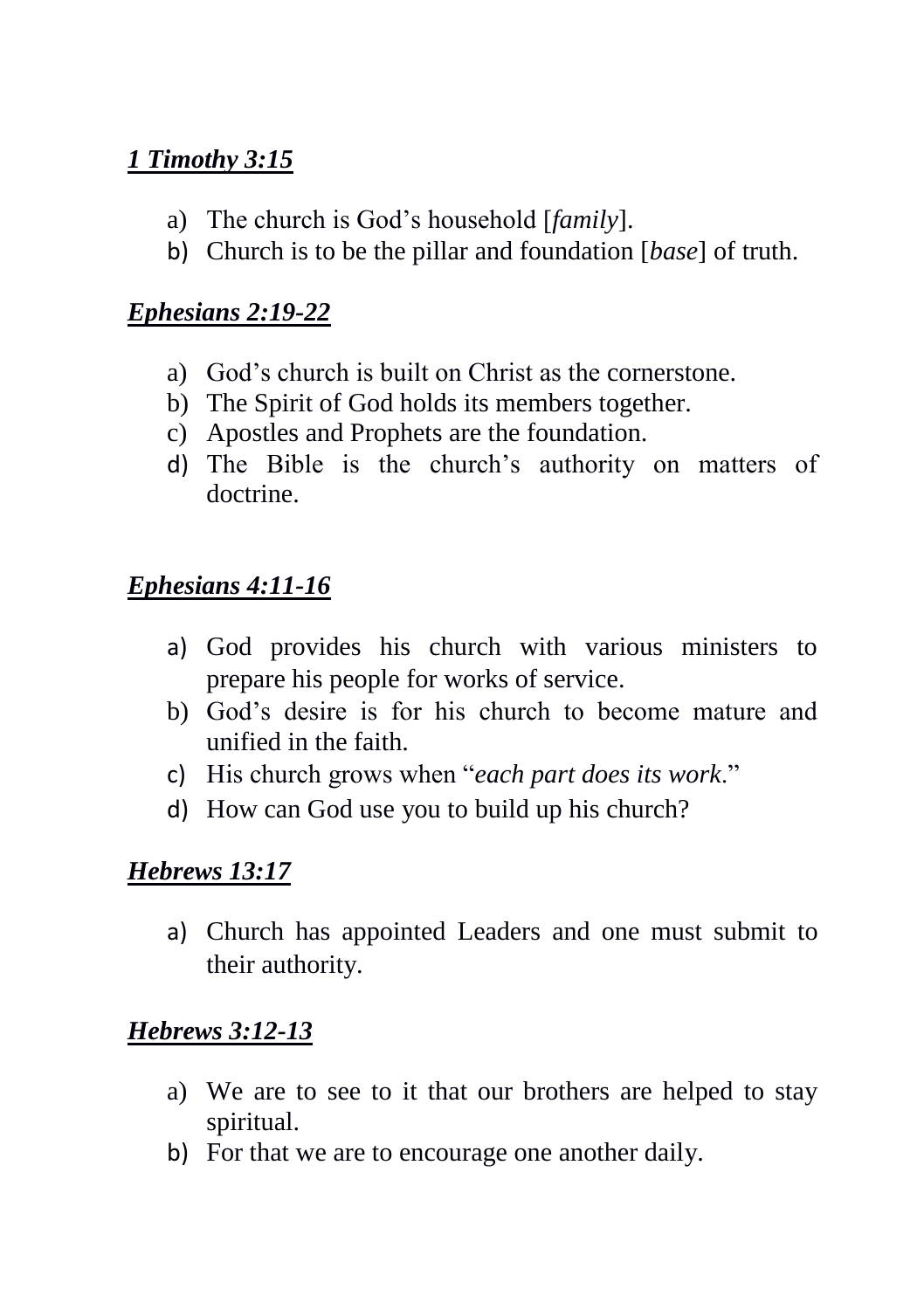### *Hebrews 10:24-25*

a) We are to think about how to "spur" one another on in Christ.

[*Spur is also translated stimulate, provoke, stir up*]

b) We are to be devoted to the habit of meeting together (*Acts 2:42*).

### *Colossians 3:12-17*

- a) These qualities should characterize our relationships in God's church: Compassion, kindness, humility, gentleness and patience.
- b) Bear with each other and forgive any grievances.
- c) Be thankful.
- d) Admonish and teach one another.

### *Matthew 18:15-17*

a) Jesus teaches how Christians are to resolve conflicts in the church.

### *I Corinthians 16:1- 4*

Giving according to the income for the needs of the church. Old Testament principle is Tithe. New Testament Principle is "*According to your Income*" or "*in proportion to your income*". Explaining the principles behind Old Testament giving will help the seeker build strong convictions about giving.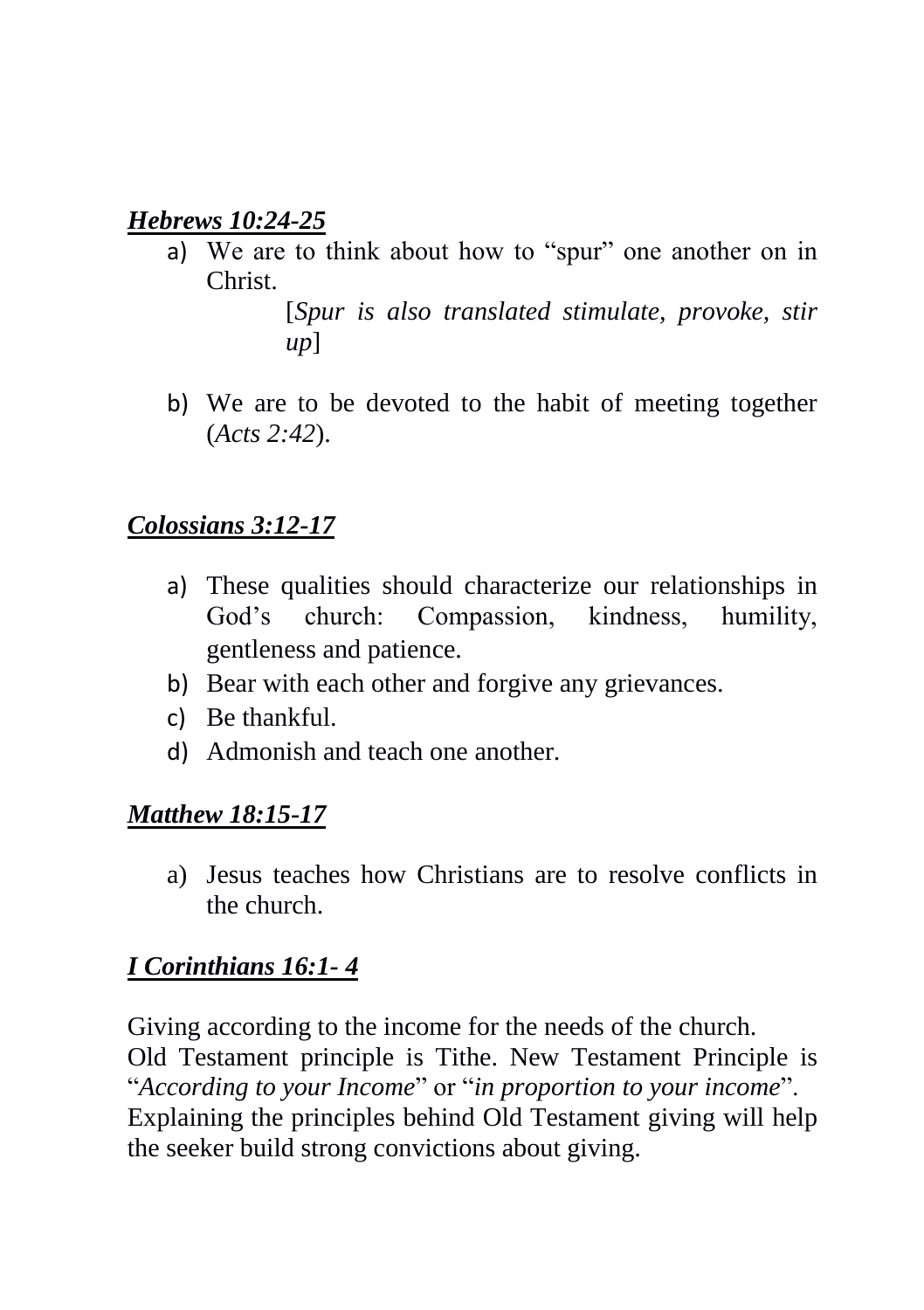### *Conclusion:*

- Why do you think you need a church?
- What is the role of the church?
- What is your role as a member of the church?

# Baptism

# **Acts 2:36-41**

- Peter has preached the message of the cross. What are the next steps?
- What happens as a result of repentance and baptism?

### **Acts 2:36-41**

- When do we receive the forgiveness of sins ?
- $\rightarrow$  Baptism is for the forgiveness of sins, because it is our connection to Jesus" death, burial, and resurrection. Those who accepted this message were baptized, thus they were saved (*note the parallel inv 47*).

# **Romans 6:1-4**

We are baptized into Jesus' death, burial, and resurrection. (*Thus, Peter directed his hearers to be baptized in response to the cross – Act 2:38*). We, too, will be raised to a new life through baptism. Thus, we are born again. **Acts 22:7-16**

After encountering Jesus, repenting, praying, fasting (see *Acts 9:9, 11*), being healed, and being called by God, Paul still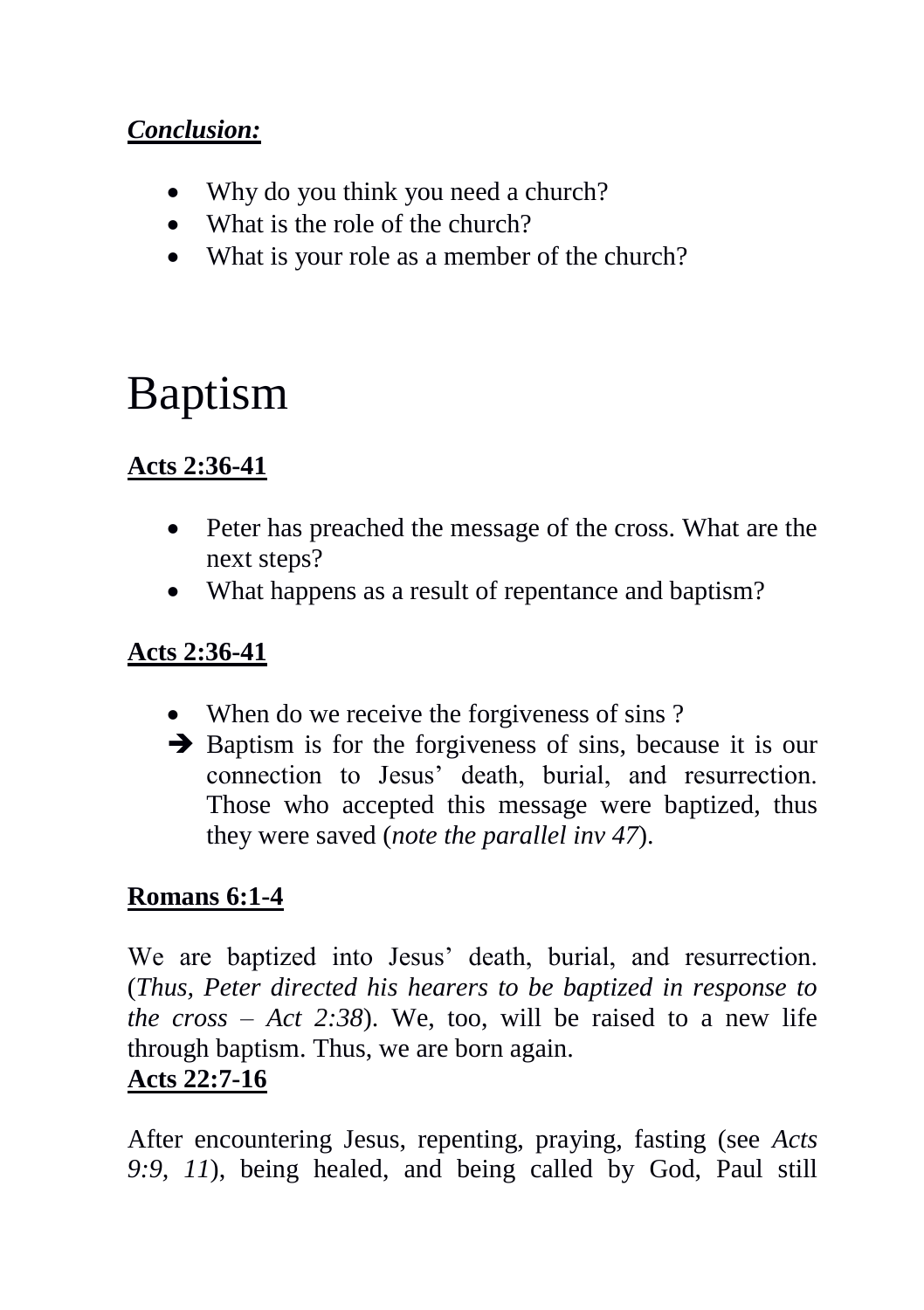remains in sin until he is baptized. He calls on the name of the Lord at his baptism.

### **I Peter 3:20, 21**

We are saved by Baptism because of the pledge that is being made with good conscience. Without the Pledge, our baptism will be in vain.

# The Holy Spirit

The Old and New Testament Teachings on The Holy Spirit

### *The Spirit and Creation*

The Holy Spirit took an active part in the creation and sustained that creation

*Genesis 1:2 Psalm 104:10-14, 30 Job 33:4*

### *Under the Old Covenant*

The Spirit would be sent by God to come upon certain people to temporarily allow them to be led by God"s Spirit, but only while the Spirit was upon them *Numbers 11:25-26 Judges 14:6; Judges 14:9; Judges 15:14 1 Samuel 10:10; 1 Samuel 11:6; 1 Samuel 16:13*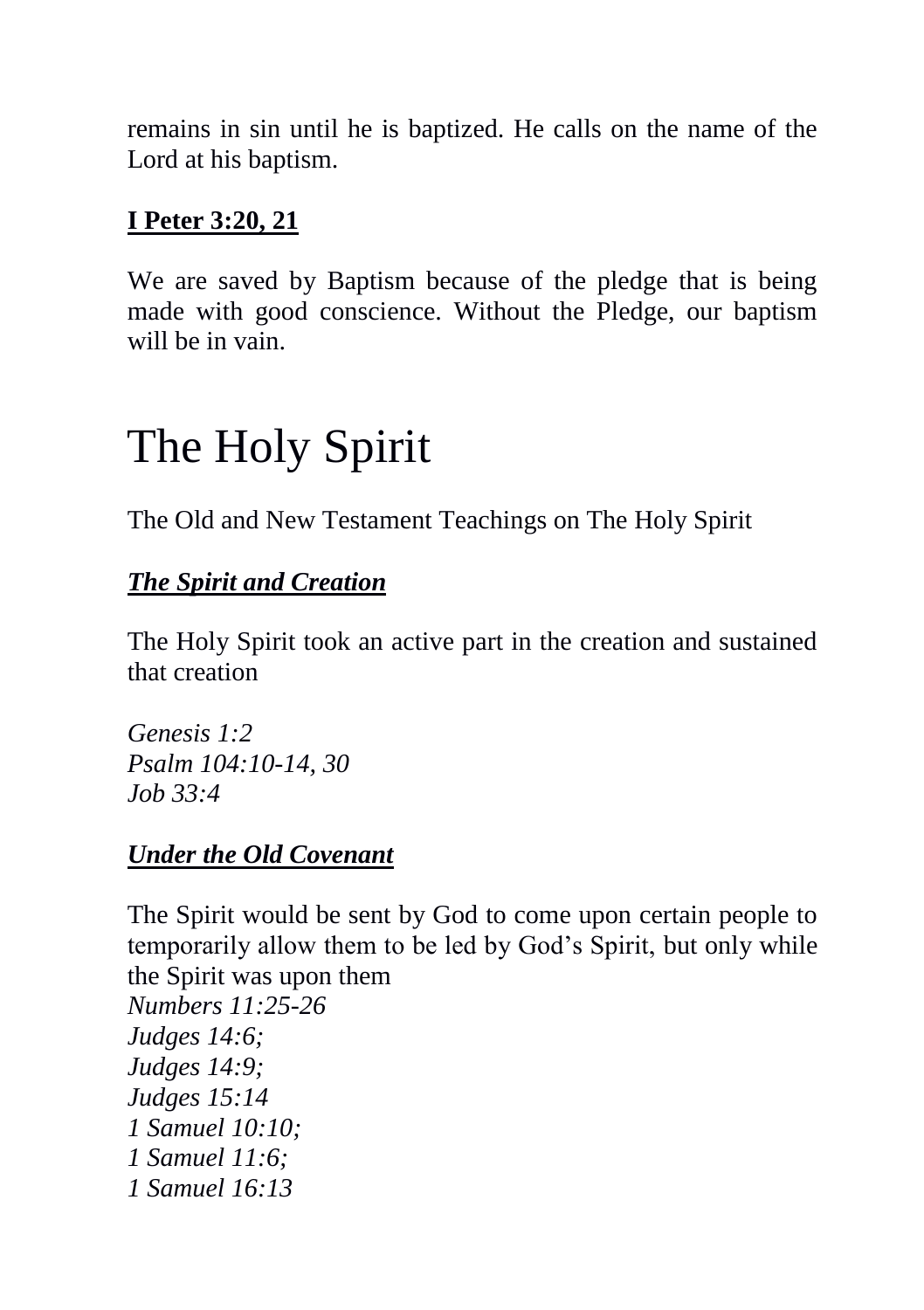## *The Promise of the Spirit in the New Covenant*

God promised a new covenant in which he would send his Spirit to do something new

Under the new covenant the Holy Spirit would dwell within humans and enable them to keep covenant with God. This would be something quite different than the Spirit coming upon certain people at certain times for specific purposes

### *Ezekiel 36:26-28*

### **Acts 2:36-38**

We receive the Holy Spirit at the time of baptism. The Holy Spirit is a gift.

### **John 16:7-8**

Jesus promised to send the Counselor [*the Holy Spirit - John 14:26*].

[*Greek "Paracletos" translated as – Counselor, Helper, Comforter, Advocate, Intercessor or Encourager*]

The Spirit is sent to convict or convince the world [*includes us*] with regard to sin, righteousness, and judgment.

### **Ephesians 1:13-14**

When we become a Christian we are marked with a seal of Holy Spirit. Holy Spirit is a deposit guaranteeing our salvation.

### **Ephesians 3:16**

We are strengthened with power through the Holy Spirit.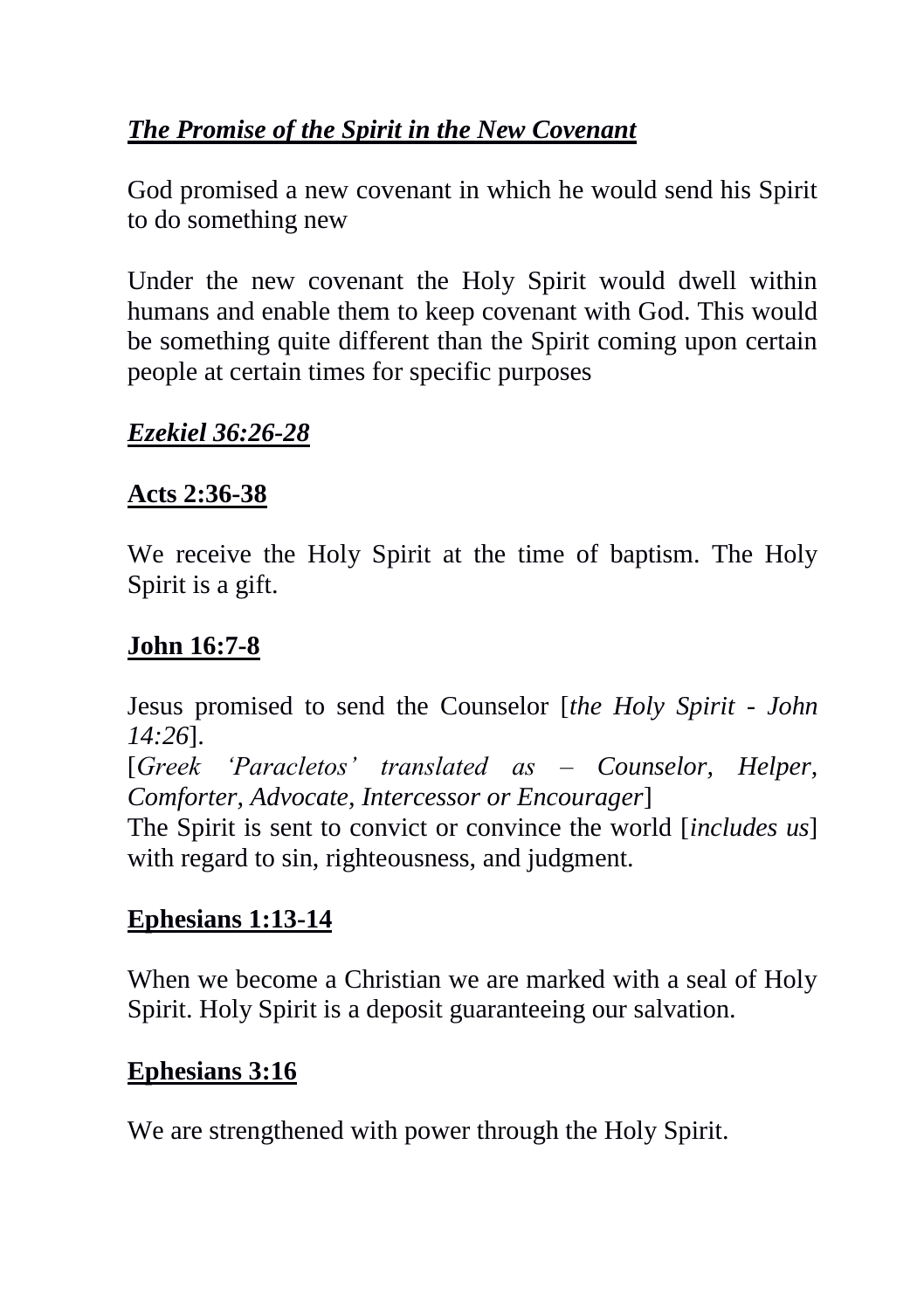### **Romans 8:9, 15-16**

If you do not have the Holy Spirit you do not belong to Christ. [*v 9*]We have received a Spirit of son ship.[*v 15-16*]The Spirit testifies that we are God"s children.

### **Romans 8:26-27**

The Spirit helps us in our weakness.[*Helper*] The Spirit himself intercedes for us.[*Intercessor*]

### **1 Corinthians 6:19-20**

Your body is a temple [sanctuary] of the Holy Spirit The Holy Spirit is in you. So we are to honor God with our body.

## **2 Corinthians 3:17-18**

The Spirit helps us to be transformed into the likeness of Jesus.[*an ongoing "life-long "process*]. In other words, as the Spirit of the Lord works within us, we become more and more like him and reflect his glory even more.

### **Galatians 5:16-18,22-23**

We are to live[walk] by the Spirit [*v 16*]We are to be led[guided, directed] by the Spirit [*v 18*] If we are led by the Spirit and not by our sinful nature then we can bear the fruit of the Spirit which is love, joy, peace, patience, kindness, goodness, faithfulness, gentleness and self-control.[*v 22-23*]Your new life in the Spirit should bear it.

### *Conclusion:*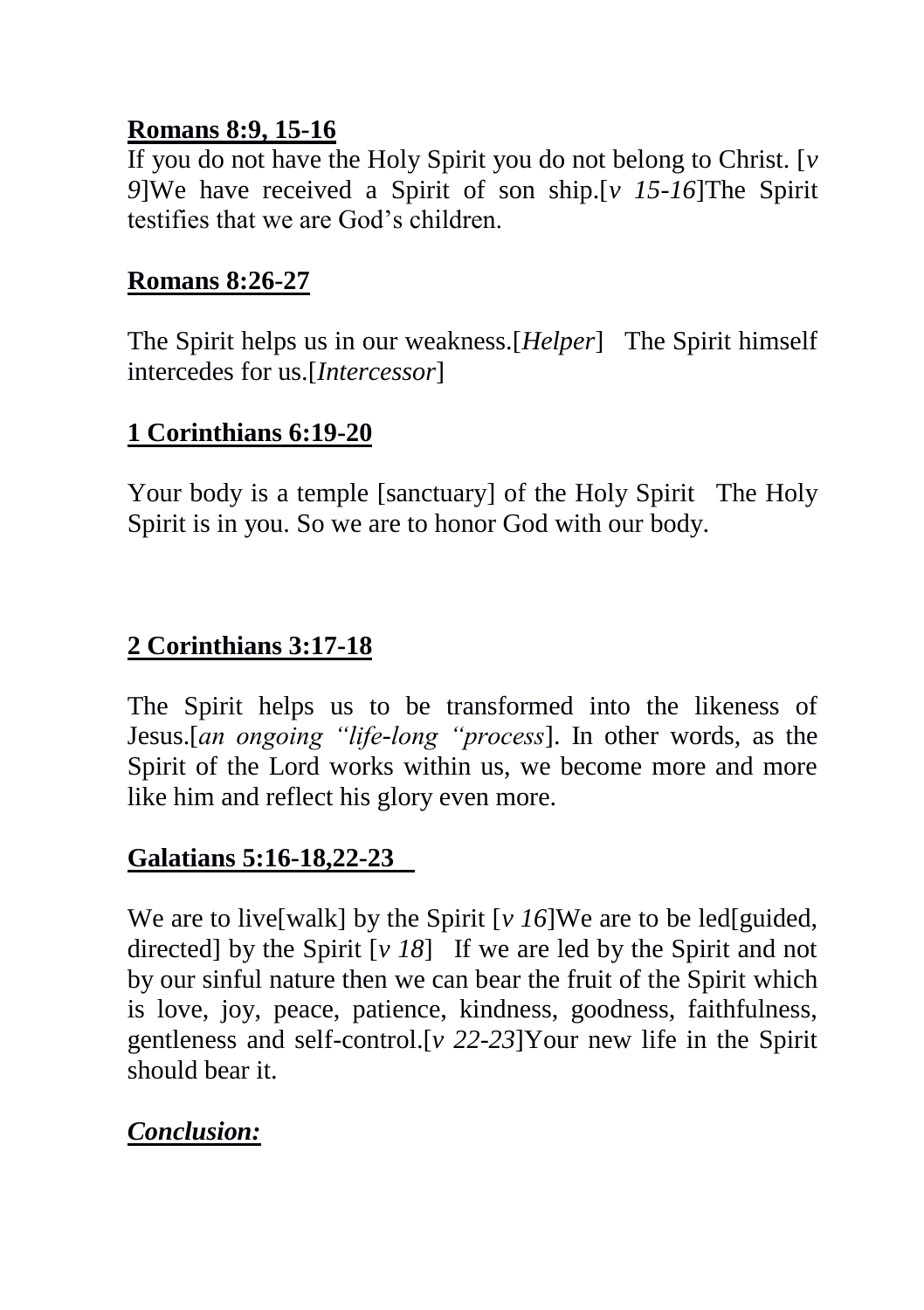We need to rely on the Holy Spirit that is deposited in us by God at baptism and seek his fruit.

# Great Commission

### *Purpose:*

To teach Christians the importance of making Jesus' mission to seek and save the lost as their mission. To heed to the call to go and make disciples of all nations.

### *Matthew 5:14-16*

Jesus taught his disciples that they are to be the light of the world. He challenged them to never extinguish or hide that light, but rather reveal that light to all men. Bringing Christ to the world by your changed life will bring praise to God.

### *Luke 19:10*

Jesus came to seek and save the lost. Jesus" purpose was to bring salvation to the lost (*world*)

### *1 Timothy 1:15-16*

Jesus came to this world to save sinners. **Remember:***you are the example to the world that God can save anyone. If God can save you, he can save anyone! 1 Timothy 2:3-4*

God wants all men to be saved and come to knowledge of the truth.

### *2 Peter 3:8-9*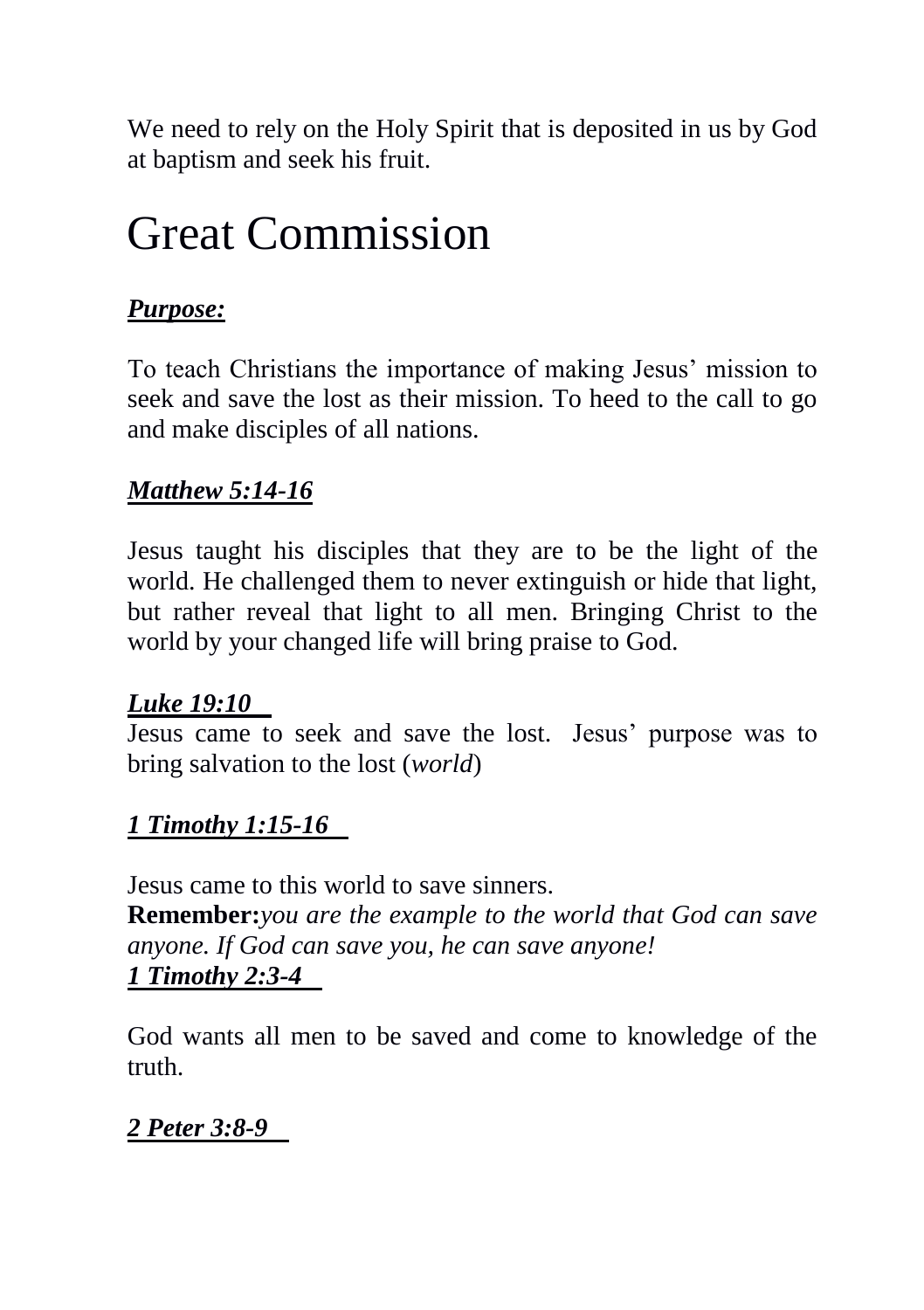God wants all men to come to repentance. God"s patience gives men the opportunity to repent. God delays judgment so men can repent

### *Mark 1:14-18*

From the start of Jesus ministry he calls his followers to fish for men. "*Come follow me...I will make you fishers of men*". Jesus took his purpose and gave it to them.

### *Matthew 28:18-20*

Jesus commanded his followers to be active by making disciples of all nations."*Obey everything*" implies teaching followers to even obey this Great commission. Jesus had a plan to multiply. It starts with you!

### *Romans 10:12-15*

It says that all who calls on the name of Jesus will be saved.

- But how can people be saved without believing?
- How can they believe without hearing?
- How can people hear without someone preaching?
- How can someone preach without being sent to preach?
- Are you willing to be sent to preach?
- Are you willing to be the one having the beautiful feet who takes the good news to people?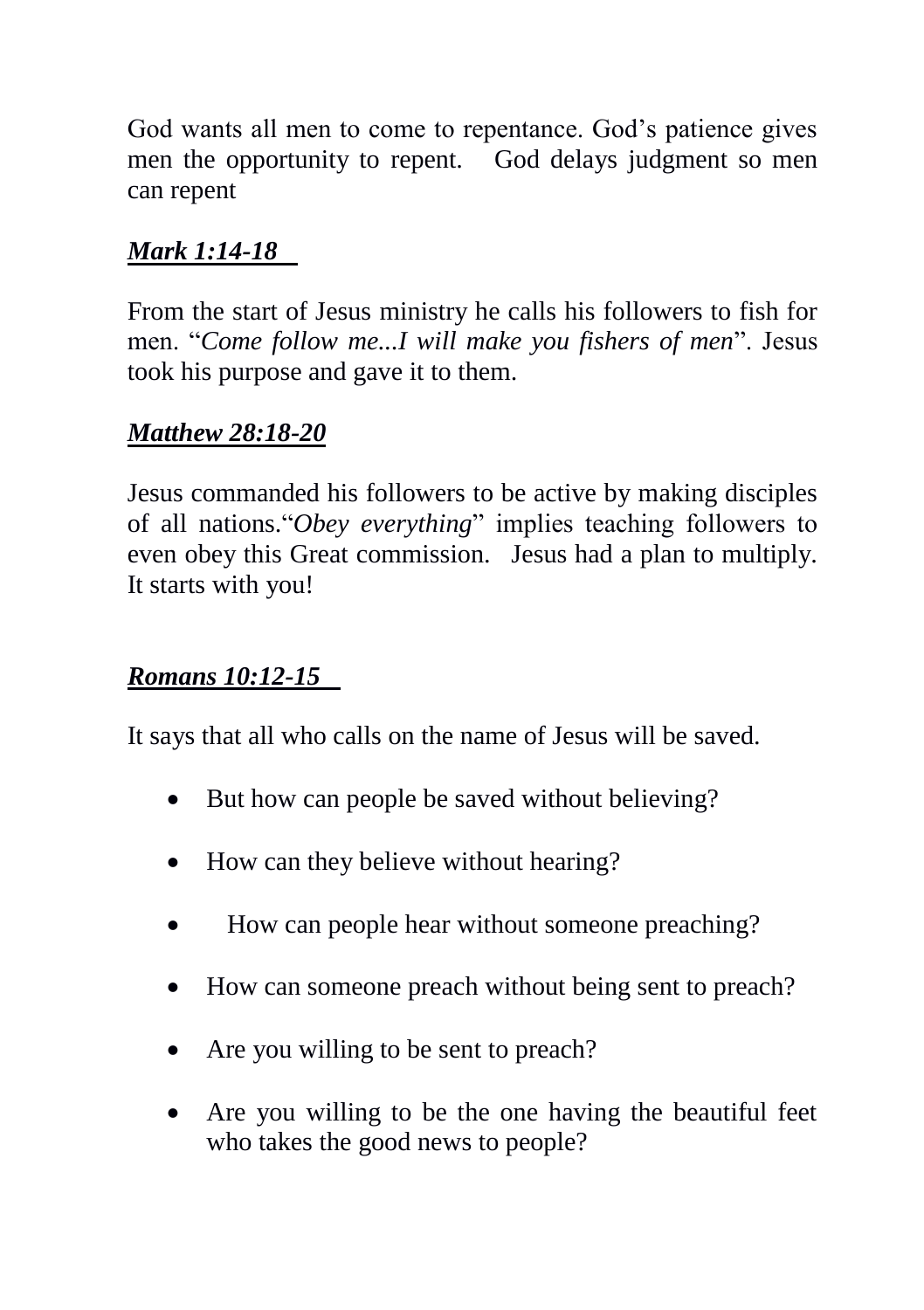### *Acts 8:4*

Persecuted Christians preached the word wherever they went, voluntarily. They were probably ordinary Christians and not prominent leaders of the church. What would you want to do?

### *Acts 11:19-21*

Men who were scattered through persecution traveled very far to other cities to tell people the good news about Jesus. The Lord"s hand was with them and many people believed.

### *Conclusion:*

As a Christian we need to have Jesus' Great commission on our heart. You were reached out to by someone and now you need to do likewise out of gratitude. We need to share our faith with as many people as possible – with our friends, our relatives, with our colleagues at work and school, with anyone we can find. Evangelism is the fruit of your salvation. When you are saved you want everyone else to be saved like you. We need to learn to share our faith with our family, friends or even strangers.

# Counting the Cost

The cost of following Him and being a member of His body, the Church.

# *Luke 14:25-33*

What does Jesus mean to hate everyone in your family, including yourself? Why is this necessary to be a disciple? What will be difficult for you to surrender to Jesus?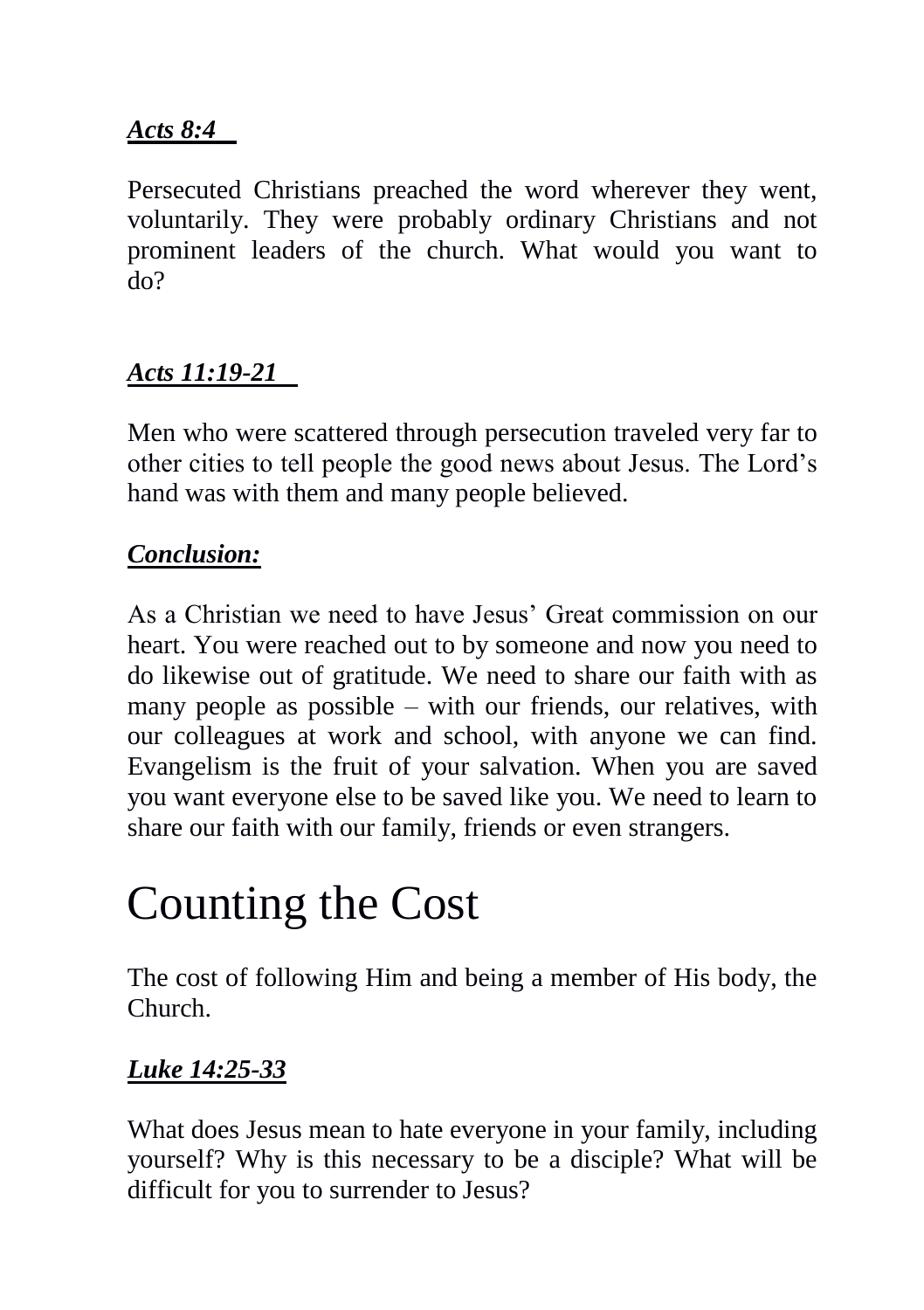## *1Corinthians 12:12-27*

The Spirit baptizes us into the body of Jesus, his church. The church consists of distinct yet unified parts, just like a human body. God, Himself, has arranged it this way. We are the church; each of us must actively look for the distinct yet unified ways we are to support this body. How will you help build up the body of Christ?

### *Ephesians 4:1-16*

Making every effort to maintain the unity of the Spirit in the church requires humility, patience, gentleness, and selflessness. We maintain unity on the essentials of doctrine – one Lord, one faith, one baptism. God provides specific offices within the church in order to prepare us for works of service which build up the body.

### *Hebrews 10:22-25*

After being washed in baptism, we need the continual exhortations of brothers and sisters to stay the course. Prepare in advance how you will spur on fellow Christians in the fellowship. Also prepare to receive biblical input that will result in greater love and good deeds. Why is missing meetings of the body described as a bad habit? Why and when do we meet?

### *Hebrews 3:12-14*

We each have the charge and the responsibility to see to it that no one has a sinful, unbelieving heart that turns away from God. Daily encouragement helps everyone stand firm until the end.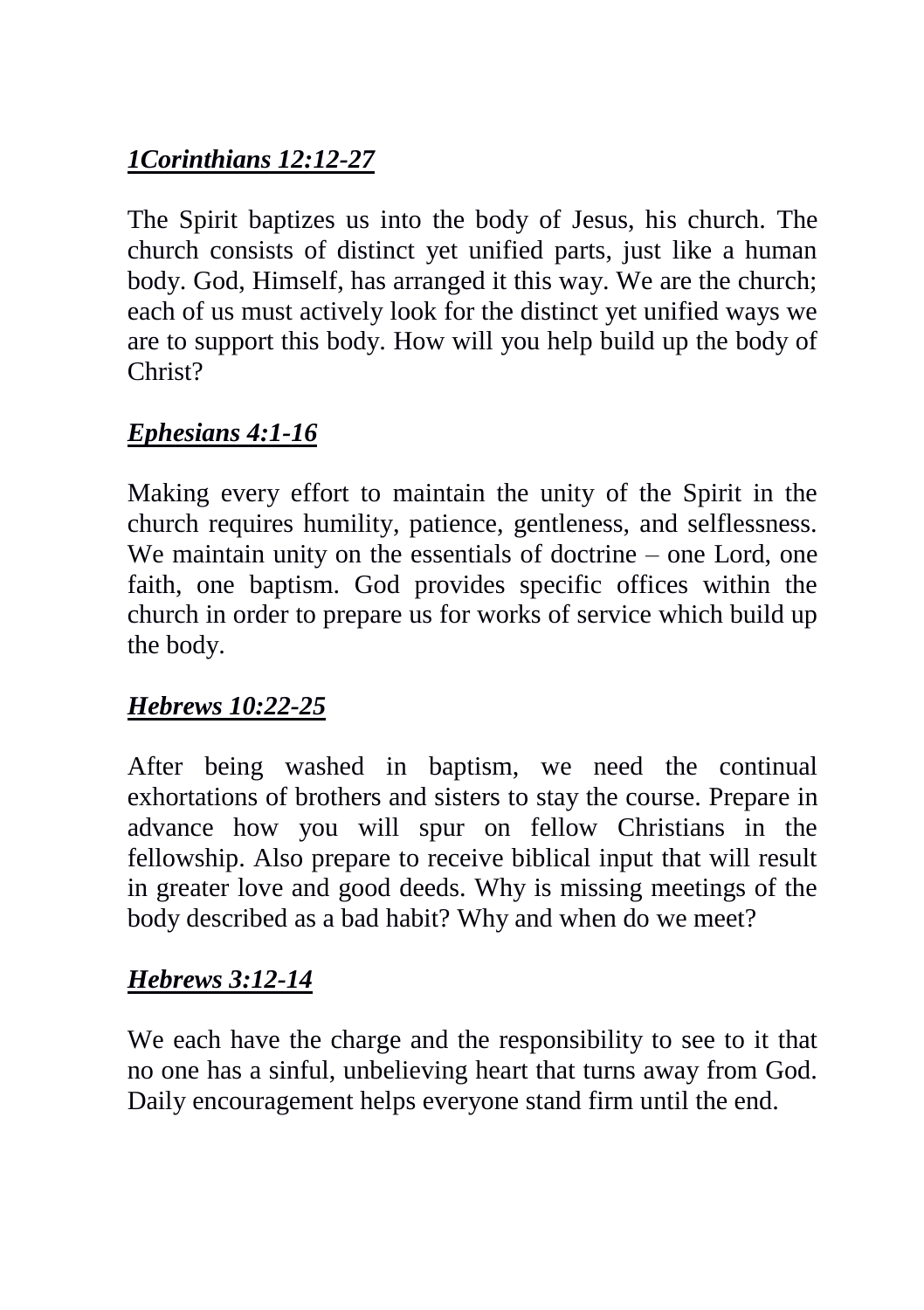### *2 Corinthians 8:7*

God loves a cheerful giver. Our giving supports the body as we reach out to a world in need of Jesus.

Challenge: Do you want to become a disciple? (*Set-up baptism if they want to be baptized.*)

# **Additional studies**

# *False Doctrines*

Systematic Teaching Through Common False Doctrines on Salvation

### **Infant Baptism**

This wasn"t fully accepted in practice until the 5th and 6th centuries. It was not accepted officially as doctrine in the Roman Catholic church until the 14th century. It came about as the response to worried parents who desired emergency baptisms for terminally ill children just to make sure that they were saved. It began with young teens and preteens and continually moved to younger and younger children.

*Hebrews 11:6; Colossians 2:11-12*

• Can a baby have their own faith ?

### *Acts 2:38*

• Can a baby repent ?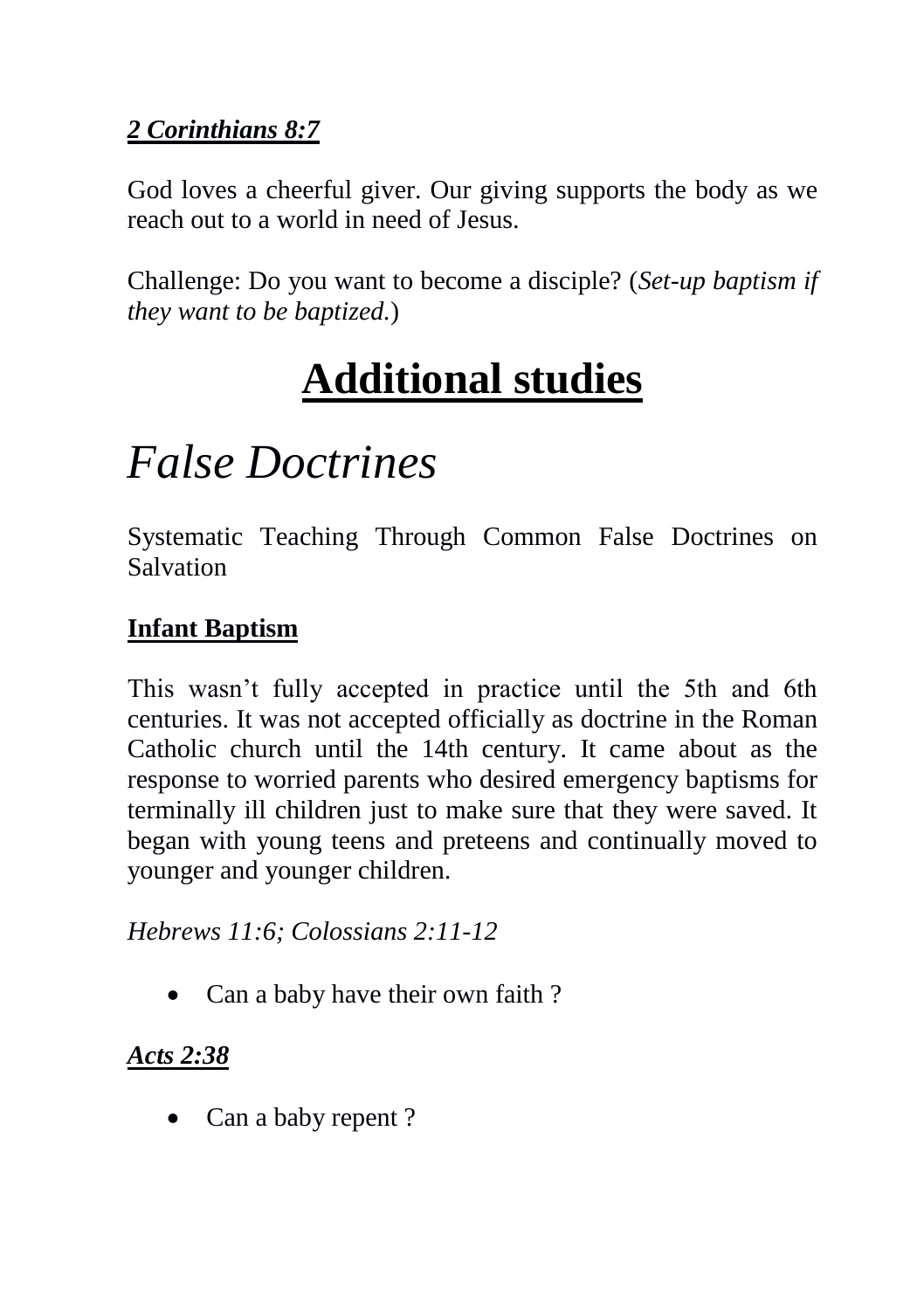### *Galatians 2:20*

Can a baby die to themselves ?

### *Jeremiah 31:31-34*

During the time of the Old Covenant when babies were circumcised into God"s people, God pointed to a new covenant when that would no longer happen and everyone would know God because they had made their own choice to join his people

# Original Sin

This doctrine was first brought into the church in the late 4th century through the teaching of Augustine. It was invented as a justification of the increasingly popular practice of infant baptism. It taught that everyone is born with the guilt of Adam and Eve's sin.

### *Ezekiel 18:19-20*

Each human being is responsible for their own sin and will be judged that way

# Praying Jesus into Your Heart

This became popular in the early 20th century through the Christian revival movement. It taught that you only needed to accept Jesus as your personal savior and invite him into your heart.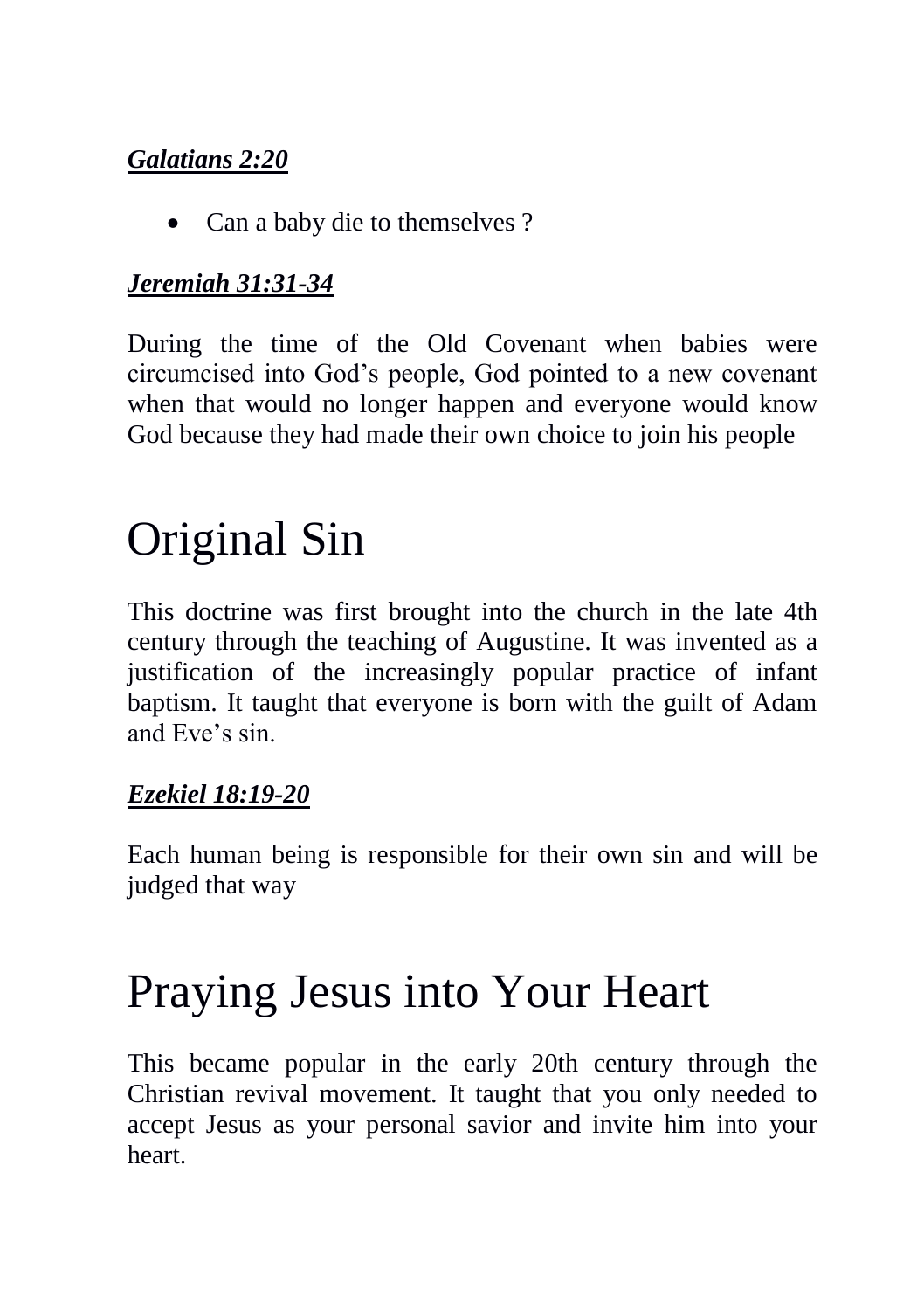### *Revelation 3:20*

This passage is often cited to bolster this doctrine but it is a passage, rich in imagery, written to an existing church calling for them to repent and promising that Jesus would return to them if they did

### *Romans 10:9*

This is another passage used to claim that words alone can save us, but this divorces the verse from the context of the book of Romans where Paul had already thoroughly described the necessity of being baptized into Christ. This passage refers to the confession of "*Jesus is Lord*" that was made

before calling on the name (*or life*) of Jesus at baptism (see *Romans 10:13 and Acts 22:16*)

# **Additional studies**

# Faith Alone

This doctrine came about in the time of Martin Luther as a reaction to the works doctrine that had been accepted by the Roman Catholic Church. To bolster his teachings, Luther claimed that the book of James should not be included in the Bible. In the *20th century* this teaching began to be applied to baptism into Christ and claims that this is a work of man in opposition to God"s grace.

### *Titus 3:4-7*

This passage teaches clearly that baptism is not a work of our own power but is an act of God"s grace and mercy